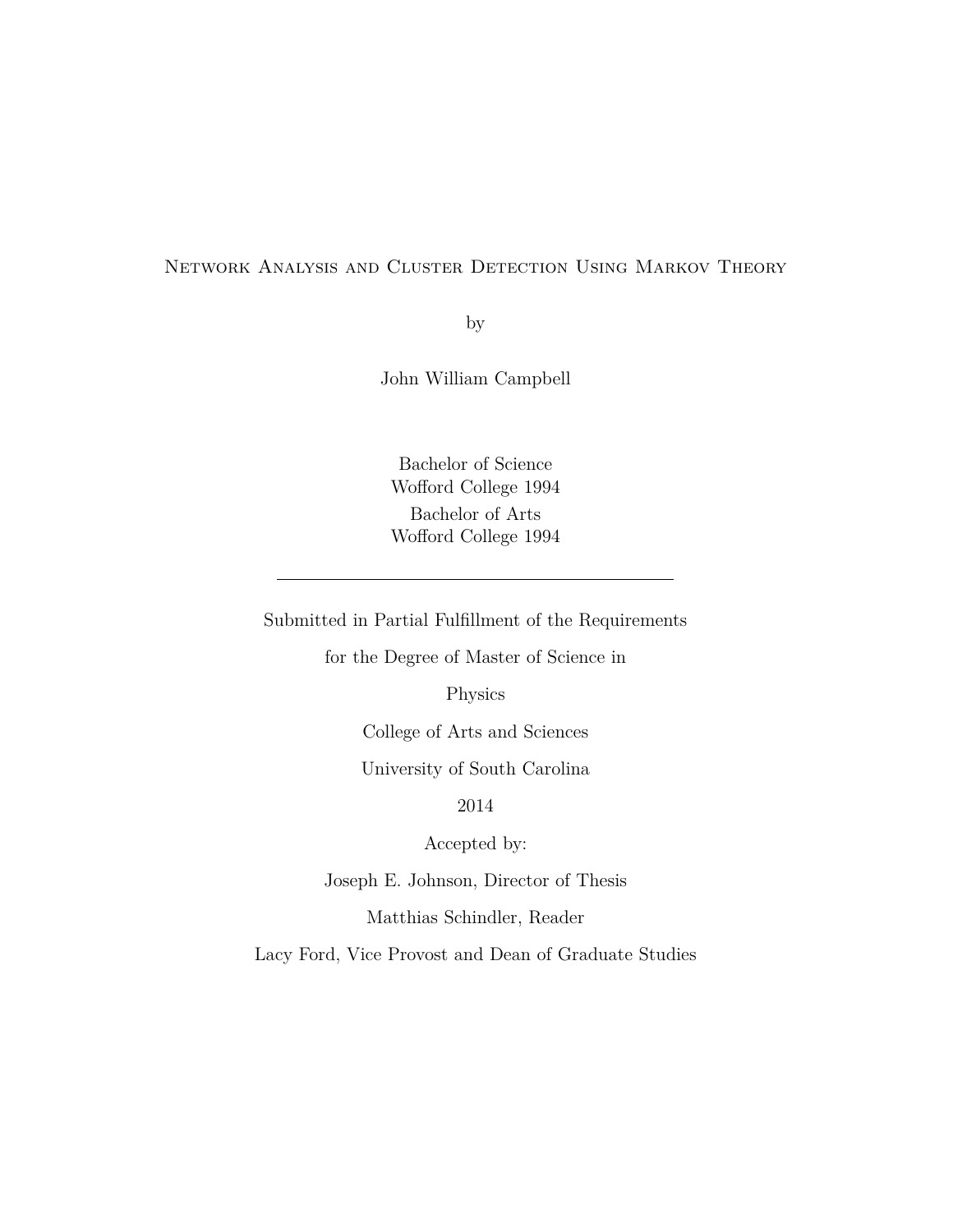$\copyright$  Copyright by John William Campbell, 2014 All Rights Reserved.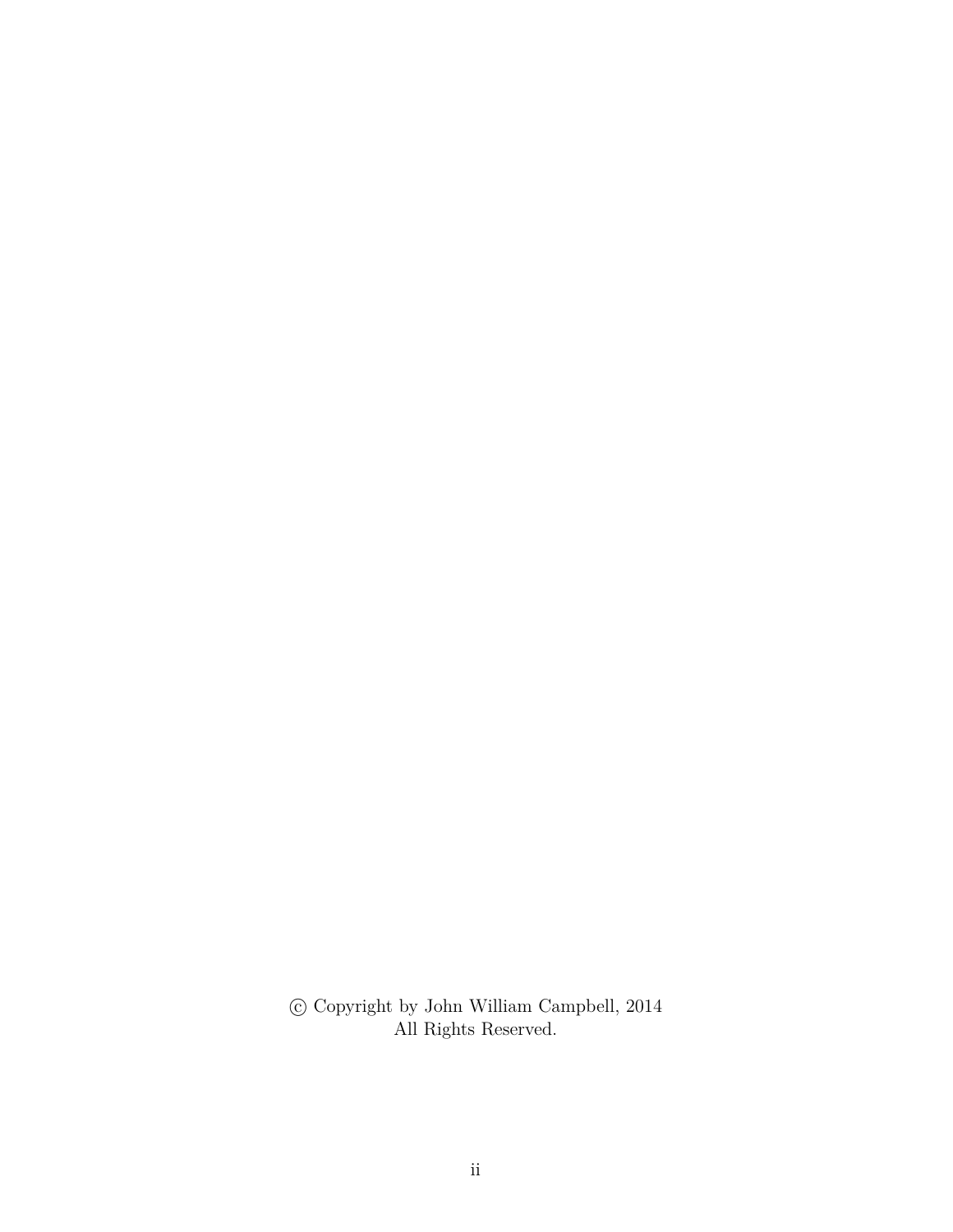#### **ABSTRACT**

Networks are a vital part of nature and society, yet many aspects of how networks function are still largely unknown. From understanding the internet to biology, chemistry, and physics, networks play a role, but even some of the most basic questions about networks can be difficult to answer. How are two networks alike or different? How do networks within networks form and how can clusters be detected? As networks change with time, how can we monitor those changes? The answers to these questions are vitally important to humans' understanding of the world. Better understanding of networks allows for things like more efficient electrical distribution grids and more reliable real-time network intrusion detection systems. It also allows for a better understanding of how nature forms networks like the bonds that form molecules and the networks that carry water from the mountains to the sea and back again. Network analysis and cluster detection is a dynamic area of mathematics featuring many different approaches. This research is intended to approach network analysis using Markov matrices and methods normally reserved for physical systems. Three methods were used in this project to illuminate network classification and behaviors: multi-order Renyi entropy comparisons, eigenvalues/eigenvectors analysis to detect network clusters, and property tables used to create networks with clusters. All three methods produced promising results and hint that this new way of viewing networks can reveal some information that previously lay hidden.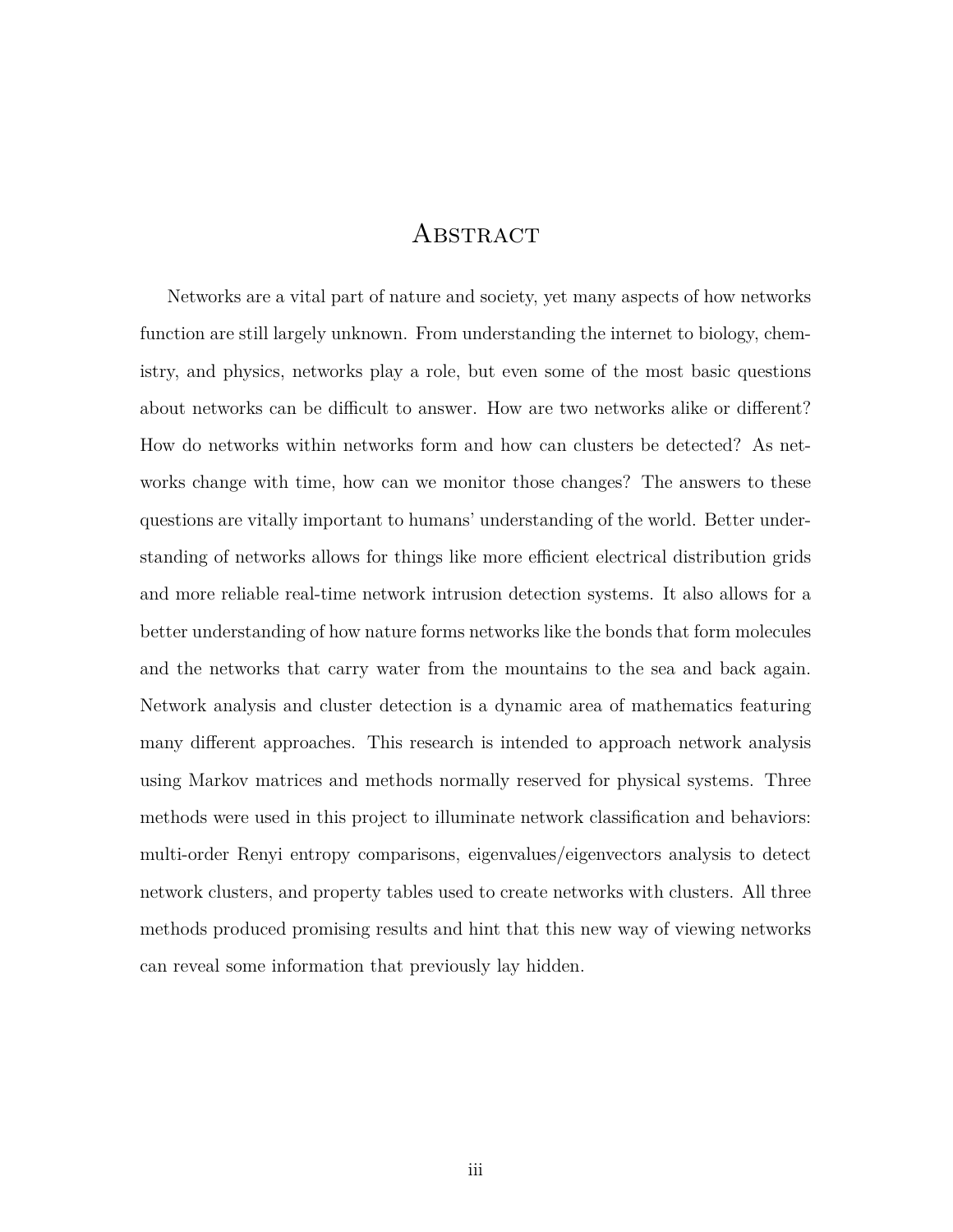# TABLE OF CONTENTS

| CHAPTER 2 THE CONNECTION MATRIX AND MARKOV MONOIDS 7 |  |
|------------------------------------------------------|--|
| CHAPTER 3 RENYI ENTROPY OF NETWORKS 12               |  |
| CHAPTER 4 EIGENVALUE CLUSTERING 21                   |  |
|                                                      |  |
|                                                      |  |
|                                                      |  |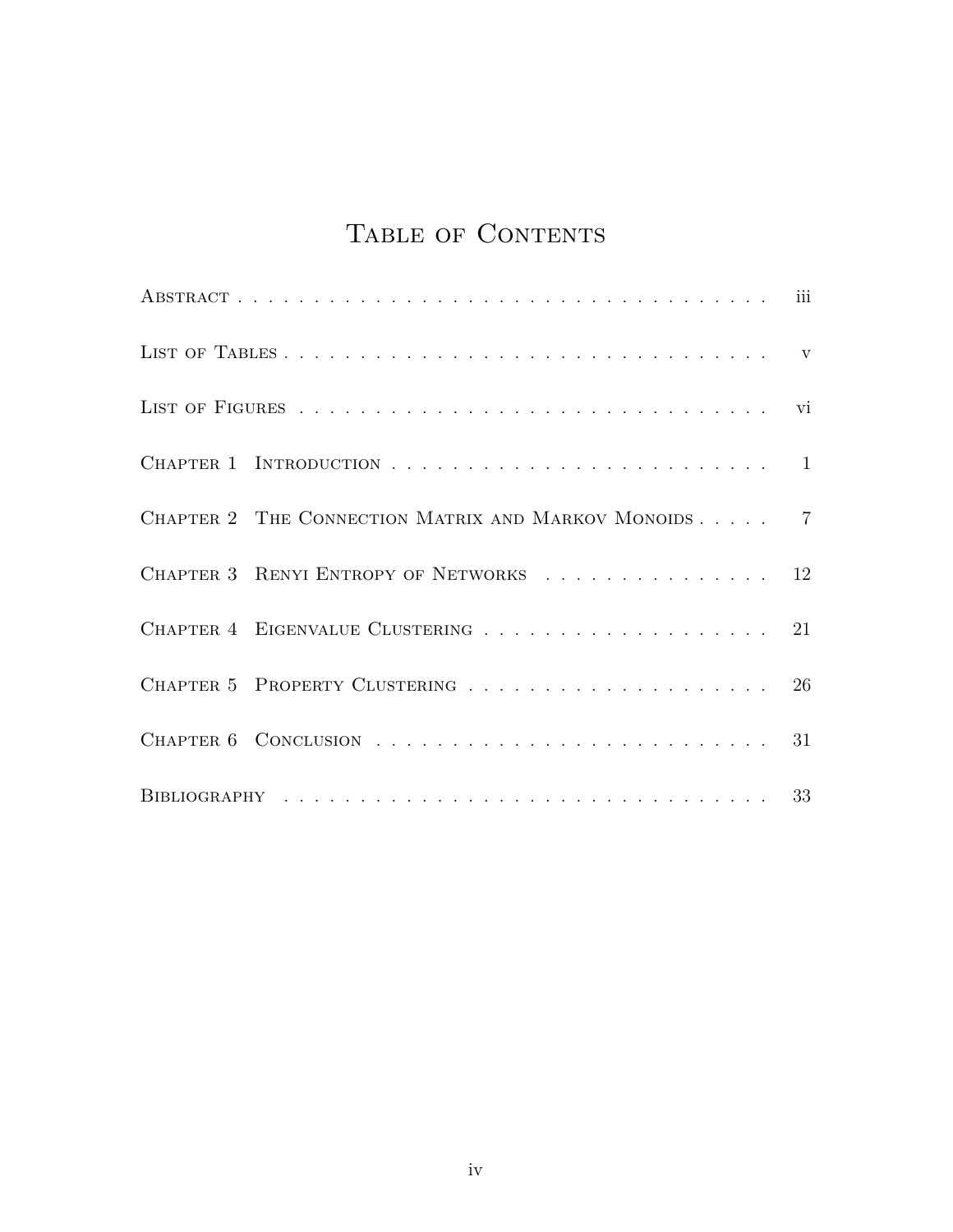# LIST OF TABLES

| Table 3.1 Comparison of Sample Network To Known Topologies           | -14 |
|----------------------------------------------------------------------|-----|
| Table 5.1 Element Properties Used to Create the Connection Matrix 27 |     |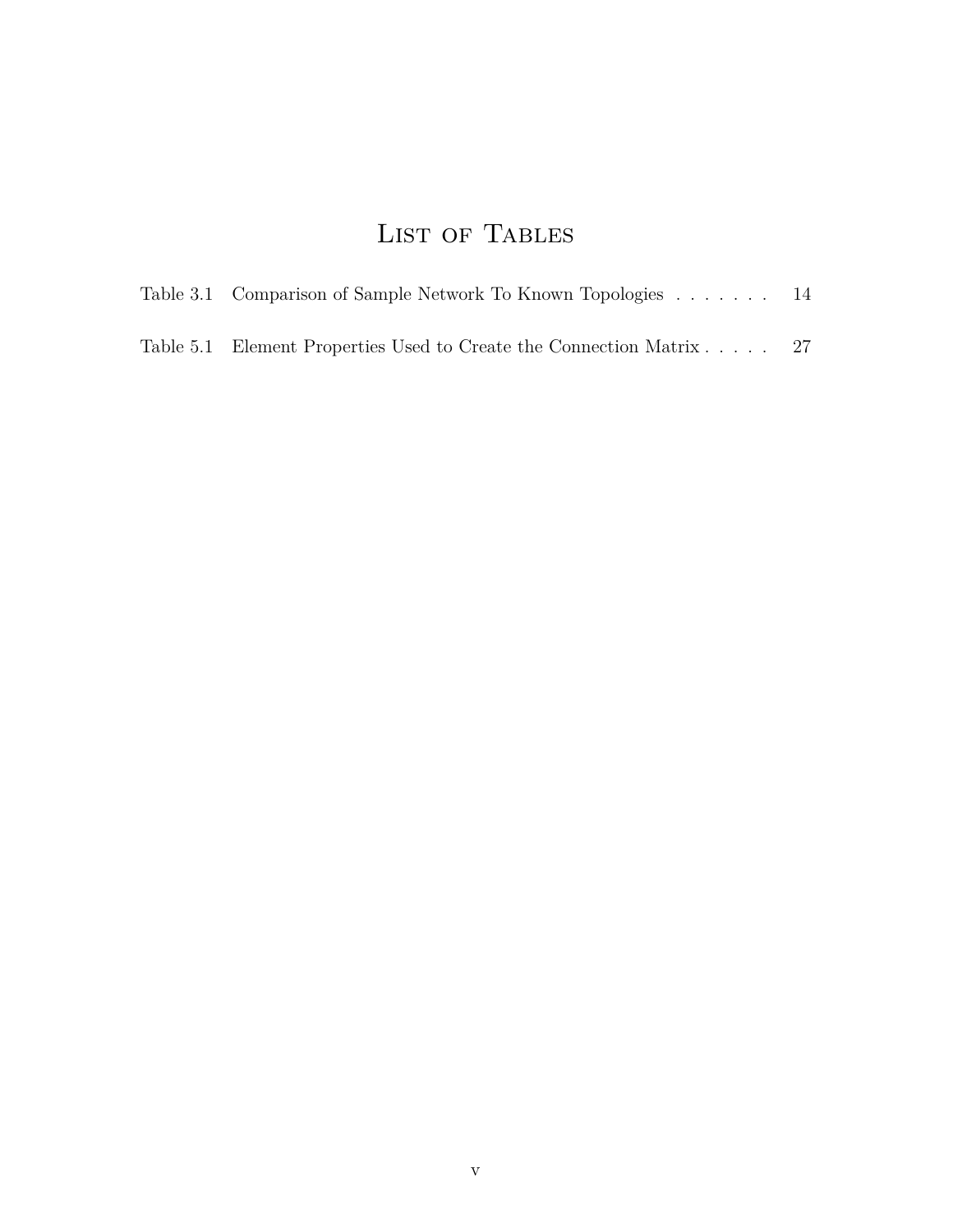## LIST OF FIGURES

| Figure 3.1 10-Node Ring Network: Every node connected to two neighbors . 16        |    |
|------------------------------------------------------------------------------------|----|
| Figure 3.2 10-Node Cluster Network: Every node connected to every other node 17    |    |
| Figure 3.3 10-Node Tree Network: Three-level tree                                  | 18 |
| Figure 3.4 9-Node Network with 4 Symmetric Clusters 19                             |    |
| Figure 3.5 Entropy Spectra of 9-Node Network shown in Figure 3.4 These             |    |
| are the interpolation functions between 0 and 1 for Renyi en-                      |    |
|                                                                                    |    |
| Figure 4.1 10-Node Cluster Network: 3 clusters                                     | 25 |
| Figure 5.1 Discovered Elements Cluster $1, \ldots, \ldots, \ldots, \ldots, \ldots$ | 29 |
|                                                                                    | 29 |
|                                                                                    |    |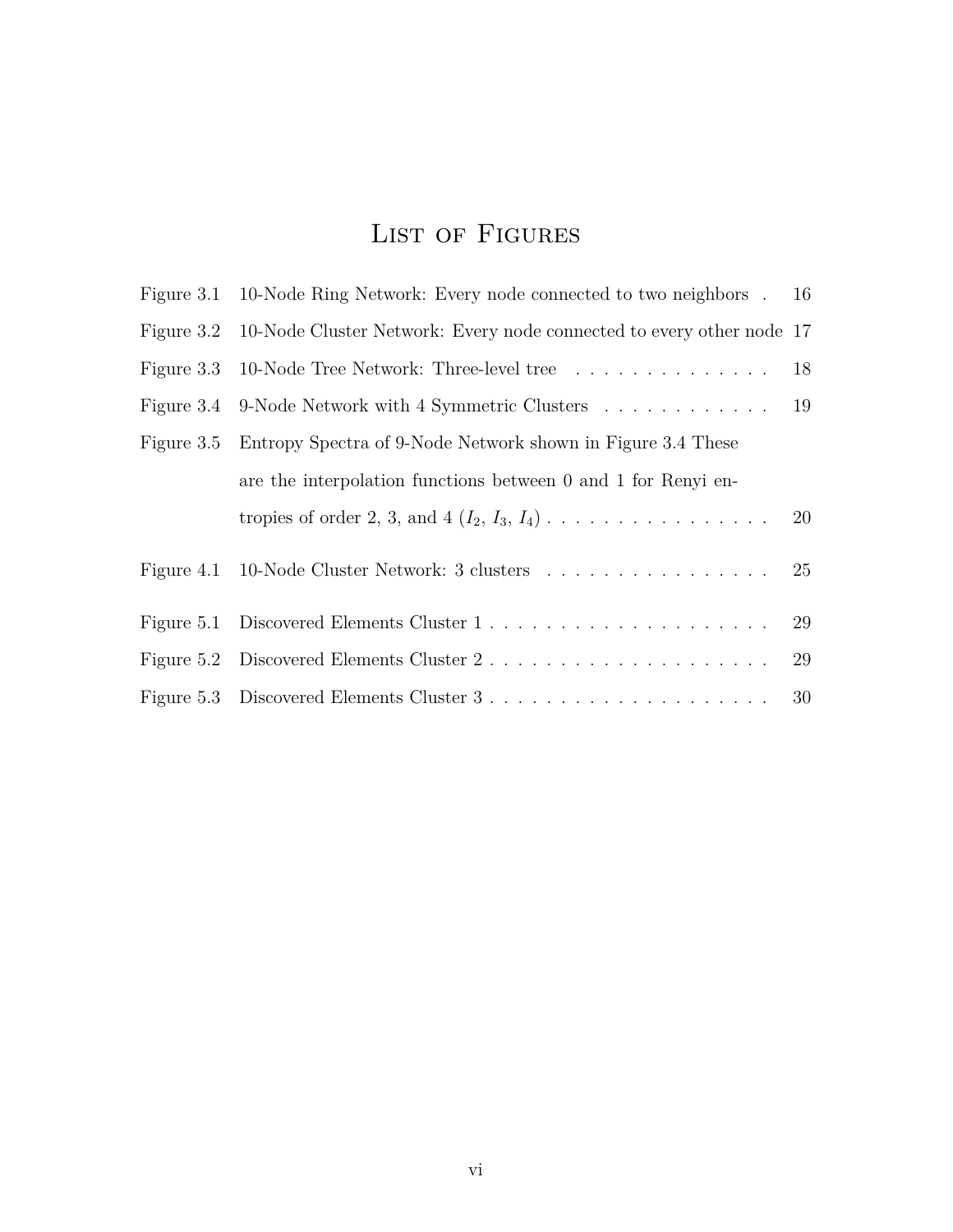## CHAPTER 1

#### **INTRODUCTION**

Networks are everywhere and effect the lives of everyone on Earth on a daily basis. Telecommunication networks route data to people next door or to people on the other side of the planet in fractions of a second. Financial networks that transfer money from one person or organization to another are the backbone of the world economy. The modern technological age would not be possible without electrical networks that power the infrastructure upon which the world depends. The entire planet is more accessible than it has ever been in history because of the complex transportation networks that take people from one point to another. Those are just a few of the obvious world-wide structures that people think of when they think of networks. There are however, more subtle networks that are not as obvious to most people. As pointed out by Singer, the branching structure of leaves and the network of blood vessels in the human body are but two examples of nature forming nested loop networks to resist damage [8]. McVittie suggests that even genes and cells are better understood in terms of networks [9]. A deeper understanding of networks can assist the scientist in better understanding nature, but can also help prevent failures like internet outages and power failures, according to Bashan et. al. [10], and make the city bus system more efficient and more economical. Even though all of these networks are very different, Sinha shows that there are certain universal principles that govern core network structure and behavior [11]. This research is an attempt to discover some of these core principles.

Networks are defined as a set of N points called nodes and the non-negative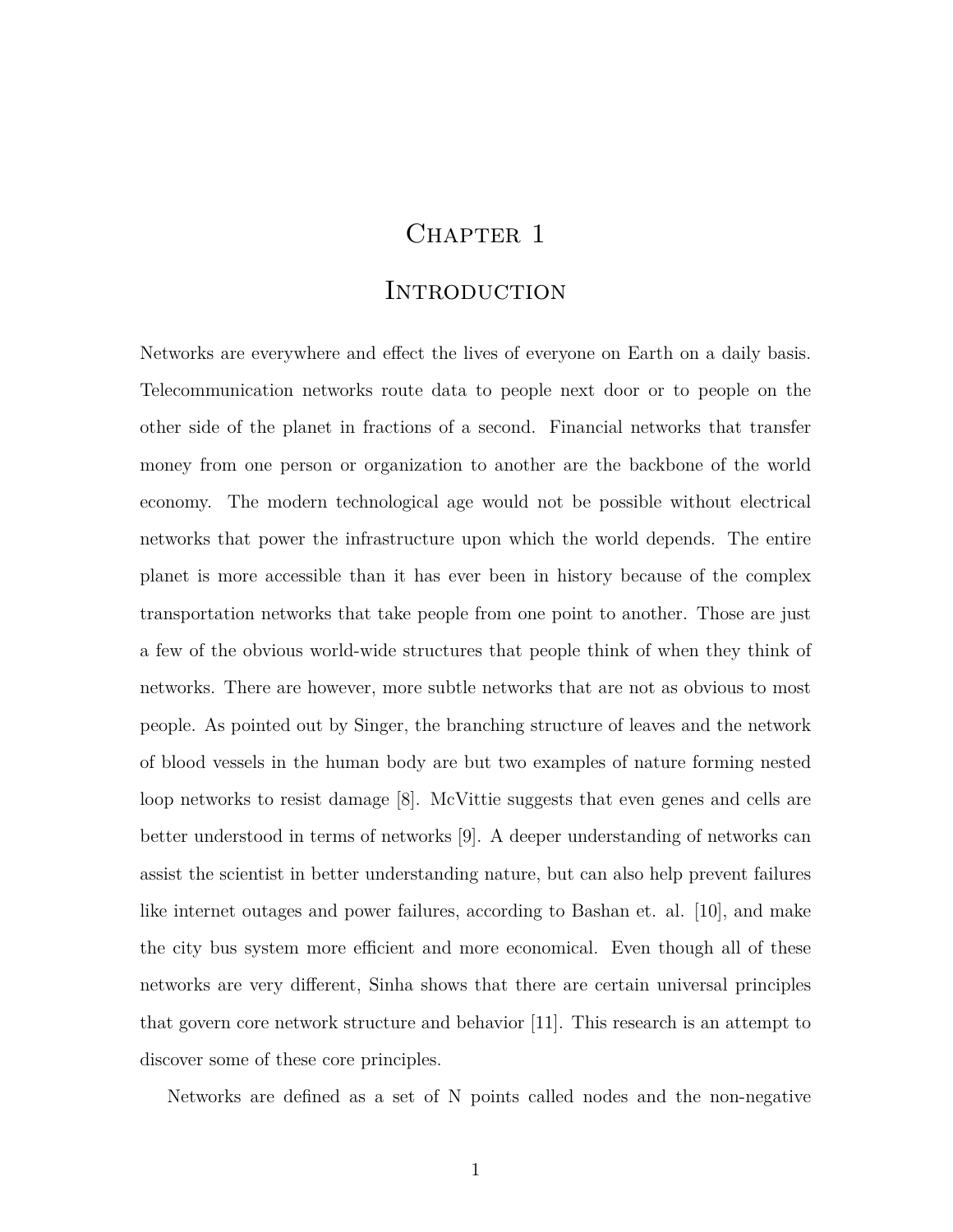strengths of the connections between these nodes. The nodes themselves can be arbitrarily numbered from 1 to N. The term "strength of connection" can have many meanings depending on what type of network is being described. For example, the strength of connection between people on a social network could be defined as the number of messages exchanged during a certain time period. The strength of connection between two airports could be defined as the number of passengers traveling from one to the other in a given day or perhaps the total number of flights from one to the other. It is important to note that, depending on the definition, the network may or may not be symmetric. In the example of the airports, there may be far more flights from airport A to airport B than from airport B to airport A. So the A to B connection would be much stronger than the B to A connection. Once the definition of the strength of connection is determined for a given network, it is simple to represent the network with a matrix, referred to in this paper as the connection matrix,  $C_{i,j}$ . The element in the *i*<sup>th</sup> row and *j*<sup>th</sup> column is the strength of connection from node *j* to node *i*. Note that the strength of connection is always a positive value. To denote a connection incoming to node *j* from node *i*, the strength of connection value should go in the  $j<sup>th</sup>$  row and  $i<sup>th</sup>$  column. In each case, the column represents the source node and the row the destination node. If the strength of connection does not have a directionality, then the *i, j* element will be the same as the *j, i* element and the matrix will be symmetric. Following this prescription for building the connection matrix, leaves the diagonal elements of the matrix undefined since it makes no sense to describe the strength of connection of a node to itself. Since the diagonal is undefined, the  $C_{i,j}$  matrix is an ambiguous mathematical entity. It has no eigenvalues, eigenvectors, nor an inverse. The solution to this problem with the  $C_{i,j}$  matrix is to model the network using Markov monoids. This process is described in the next chapter.

There are other difficulties with analyzing networks. The topology of the connec-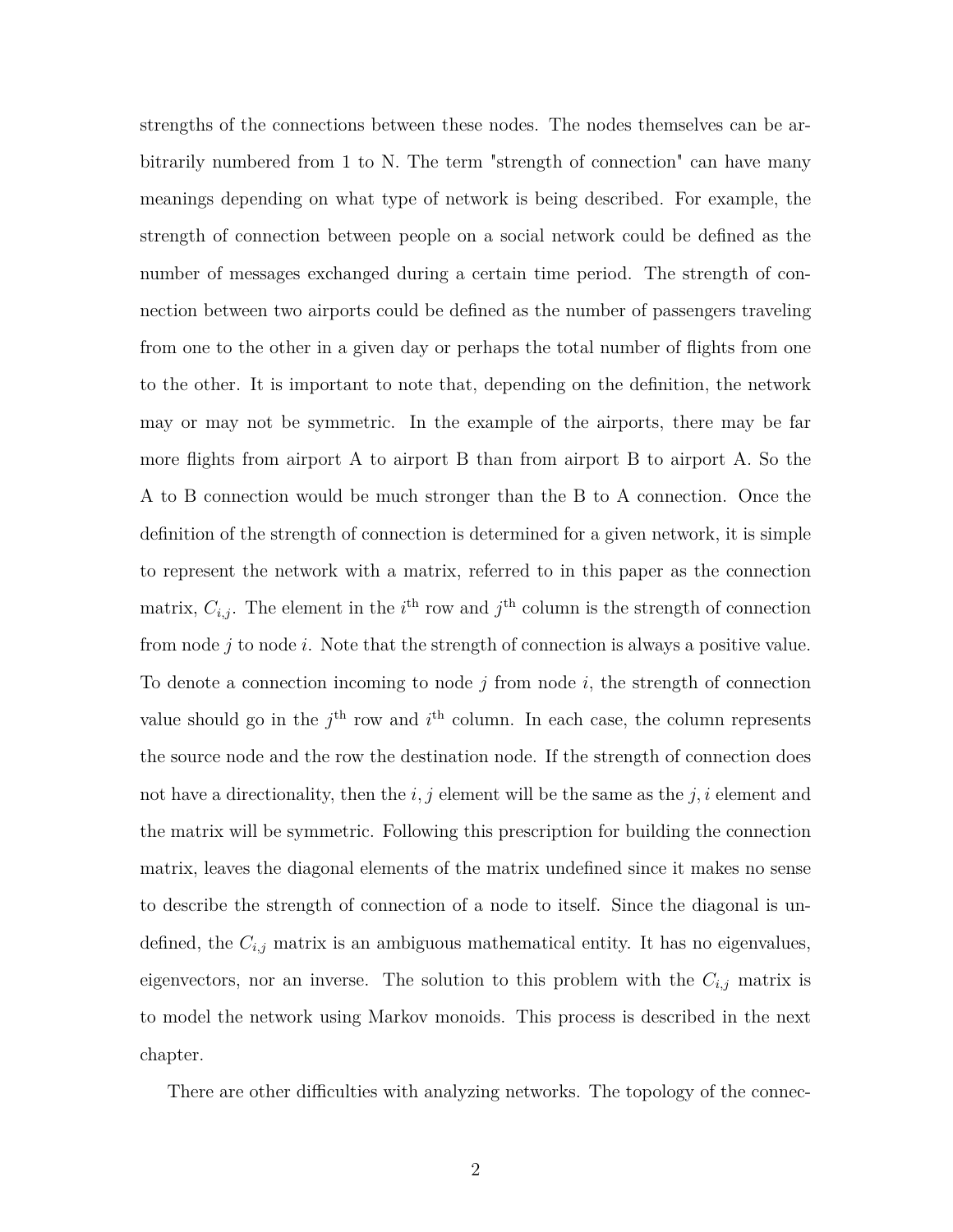tivity of things is one of the most difficult mathematical domains. First, there is no useful classification system for large and complex networks. According to Meador, for simple networks, labels such as ring, tree, star, bus, and mesh can be applied [12] and are mainly used in the realm of computer networking, but even slight complexity can lead to ambiguity in labeling. Structures like trees of stars or rings of trees can occur. When it comes to large networks like power grids or air traffic however, there is no satisfactory way to classify them. Computer network topologies to which a label can be applied were designed to be that type of topology for functional reasons. Classifying a large, complex network that arises through natural or man-made processes as being composed of the labeled topology types may help aid in understanding why that network formed in the way that it did. Second, there is not even a method to uniquely define a network. Since the nodes can be arbitrarily numbered, for a given network with N nodes, there are N! ways to describe that network with a *Ci,j* matrix. Thus not only is it difficult to compare two networks, it is hard to take two *Ci,j* matrices and tell if they describe the same network or not. One important problem that depends on the solution of the problem of comparing networks is comparing a network to itself at two different times. This is important to allow the study of the evolution of a network over time to detect intrusions or other network problems. Finally, detecting clusters, tightly interconnected subnetworks within networks, is a problem that has no accepted method of solution. Estivill-Castro describes many algorithms for finding clusters [6] such as connectivity-based, centroid-based, distribution-based, and density-based algorithms. Many of these methods, however, are heavily dependent upon a certain type of network definition and there are no accepted ways to evaluate the effectiveness of the analyses. The work described in this paper approaches solving all of these problems by first fixing the ambiguity in the *Ci,j* matrix. Then, more traditional analysis methods can be brought to bear on these problems.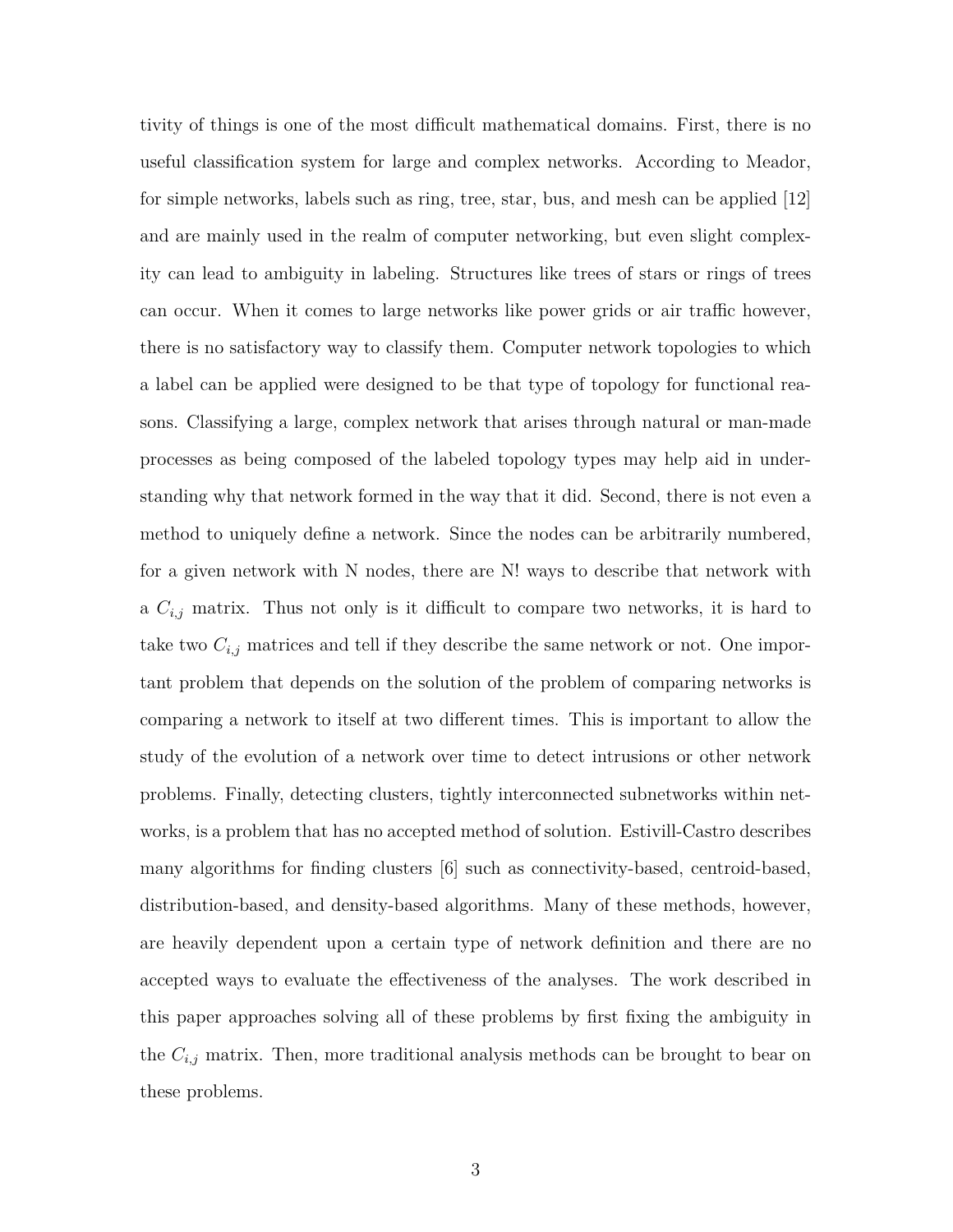There are other computer network analysis methods that attempt to detect anomalies in network traffic and to model networks as Markov processes. Intrusion detection systems (IDS) continue to rise in importance on today's networks as more and more of the world's business moves online. As targets become more valuable, attempts to penetrate modern protection systems skyrocket. Callagari states that the goals of modern hackers include eavesdropping, downloading unauthorized information, tampering, spoofing, flooding networks to cause service disruptions, injecting malicious code, exploiting code flaws, and cracking passwords just to name a few [18]. To mitigate these attacks, there are two types of IDS as described by Brindasri et. al.: signature-based IDS (SBIDS and anomaly-based IDS (ABIDS) [16]. The SBIDS method works only against known attacks. Improving the ABIDS systems offers hope of detecting yet unused attacks as they happen. Network comparisons over time are the basis for ABIDS. Budalakoti's work shows how these methods learn the networks normal profile and alert on the deviations from that profile (anomalies) [17] while attempting to minimize false positives. Bedajena and Rout attempt to detect network intrusions by modeling networks using hidden Markov models and detecting changes in probablilities of transitions between nodes [15]. The occurrence of low probability events is indicative of an anomaly and a possible intrusion [16]. The analysis work described in later chapters here use volume or counts of messages from one node to another, but Diaz et. al. suggest that this Markov modeling technique can be used at the protocol level by looking at the messages themselves or the sequence of messages [19].

Fortunato points out that detecting clusters, or community structures in networks is important to any area of study where systems are represented by graphs [21]. Understanding the nodes and structure of clusters goes a long way toward understanding the efficiencies (or inefficiencies) or a structure along with its vulnerabilities. For example, within a cluster, a node with a large number of edges may hold a position of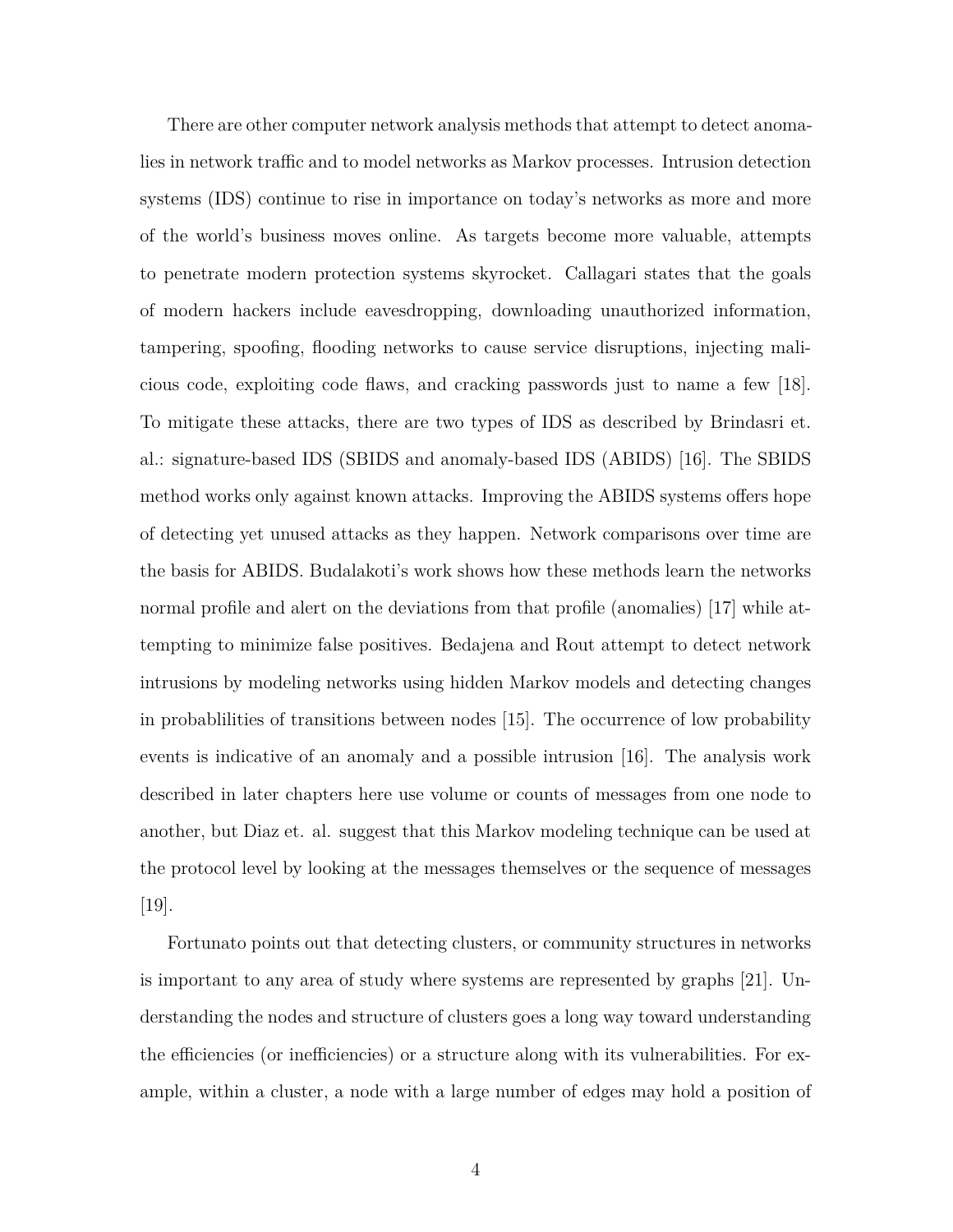particular importance. Despite the importance of the problem, there are problems with the solution that result in a great number of methods attempting to solve it. Fortunato's work also suggests that the biggest obstacle to a solution is the fact that the elements of the problem are not rigorously defined, resulting in arbitrariness of the methods and solutions [21]. No definition of a cluster is universally accepted [21] and often depends on the system being analyzed. According to Fortunato, after a paper by Girvan and Newman in 2002 [22] [21], brought great interest to the field of cluster detection in 2002, many physicists became interested and brought to bear their analytical techniques. In their paper, Girvan and Newman discuss the traditional method of cluster detection, hierarchical clustering, and their new proposed method, edge betweenness and community structure [22]. In hierarchical clustering, vertices are weighted and then edges are added one by one in order of strongest to weakest pairs causing clusters to appear. The ambiguity in this method lies on how to define the weights for the nodes to begin with. In the edge betweenness method, Girvan and Newman reverse the process by instead removing weak edges from a graph to eventually reveal the communities underneath. Hassan et. al. describe two categories of cluster detection methods: supervised and unsupervised [20]. In supervised clustering, an algorithm learns using a training dataset and then applies this algorithm on the actual data. In unsupervised cluster detection, no training set is used. Sometimes, both types of algorithms are used together. In some methods, the number of clusters must be decided beforehand and in others, the number of clusters is determined by the algorithm. Moradi et. al. point out how the sheer number of methods used for cluster detection combined with the lack of universal definitions of clusters and their components makes grading detection algorithms very difficult [23].

In this work, an attempt has been made to remove some of the ambiguity of defining the rules for creating the connection matrix by using raw weights or counts for connection weights. In Chapter 2, a method is described for forming a Markov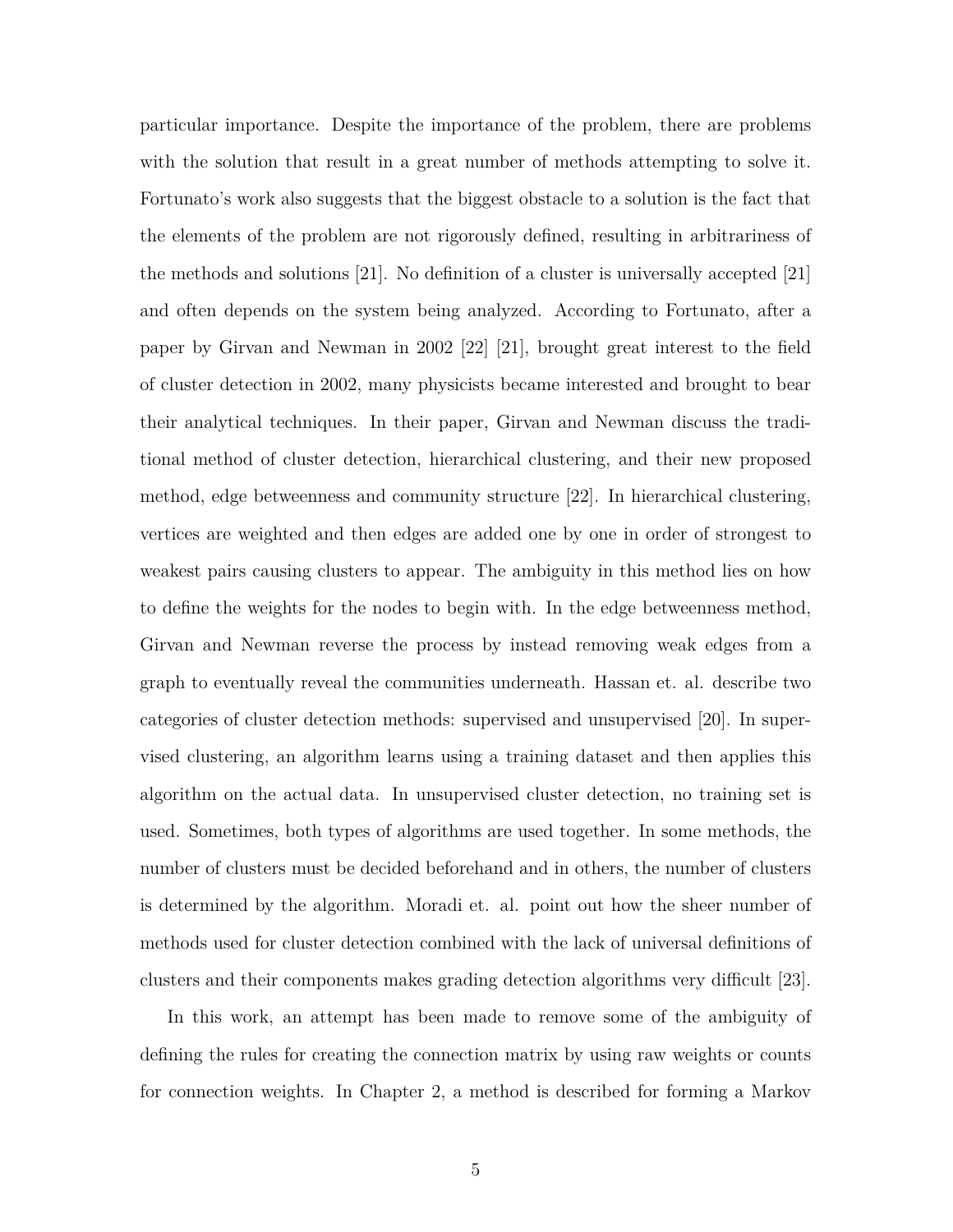monoid from the connection matrix. Then in Chapter 3, that Markov monoid is used to calculate the entropy spectrum of the network in order to identify changes in the network and to classify networks. In Chapter 4, the eigenvalues and eigenvectors of the Markov monoid are used to discover clusters in the network. Finally, in Chapter 5, a special method is outlined for constructing the connection matrix from a list of entities and their properties.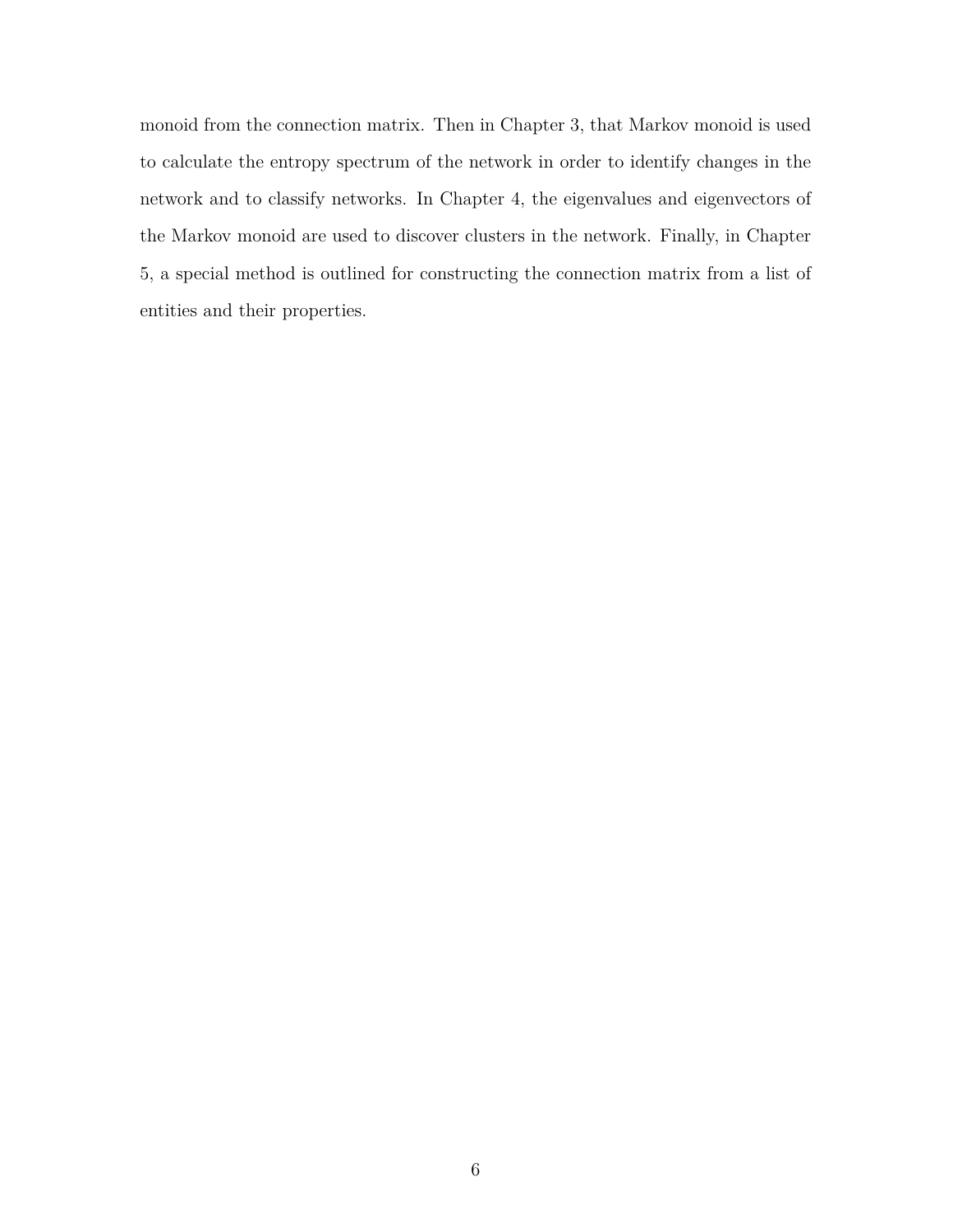## CHAPTER<sub>2</sub>

## THE CONNECTION MATRIX AND MARKOV MONOIDS

A network is defined as a set of nodes with connections between the nodes. The analysis methods used in this project rely on first forming a connection matrix, referred to as  $C_{i,j}$ , that describes the relative strength of connections between the nodes  $i$ and *j*. The method by which  $C_{i,j}$  is formed is dependent upon the application, but the end result is that  $C_{i,j}$  describes the strength of the connection between nodes  $i$ and *j* where  $i, j = 1, 2, \ldots N$ . The element  $C_{i,j}$  is a non-negative number, and the diagonal of *Ci,j* is undefined since it refers to a node's connection to itself. It is also important to point out that since the element  $C_{i,j}$  can be any positive real number, it contains more information about the connection than a graph (where the elements of  $C_{i,j}$  are limited to the values 1 and 0), and so the connection matrix may not be symmetric. Analyzing and comparing different networks using connection matrices is difficult because of the fact that there is no natural way to order the nodes. For a network of *N* nodes, there are *N*! ways to order the nodes and thus *N*! *Ci,j* matrices that describe the same network. The goal of this research is to develop methods of analysis that identify the defining characteristics of a network, regardless of the specific representation, in the same way that series expansions can describe the dominant components of complex phenomena.

To begin, the  $C_{i,j}$  matrix for a complex system of nodes is considered analogous to a state vector for a simpler system, except for one problem. The diagonal of  $C_{i,j}$  is undefined. To allow further analysis of the network using the  $C_{i,j}$  matrix, it is useful to cast it into the light of something already used in physics, Markov processes, and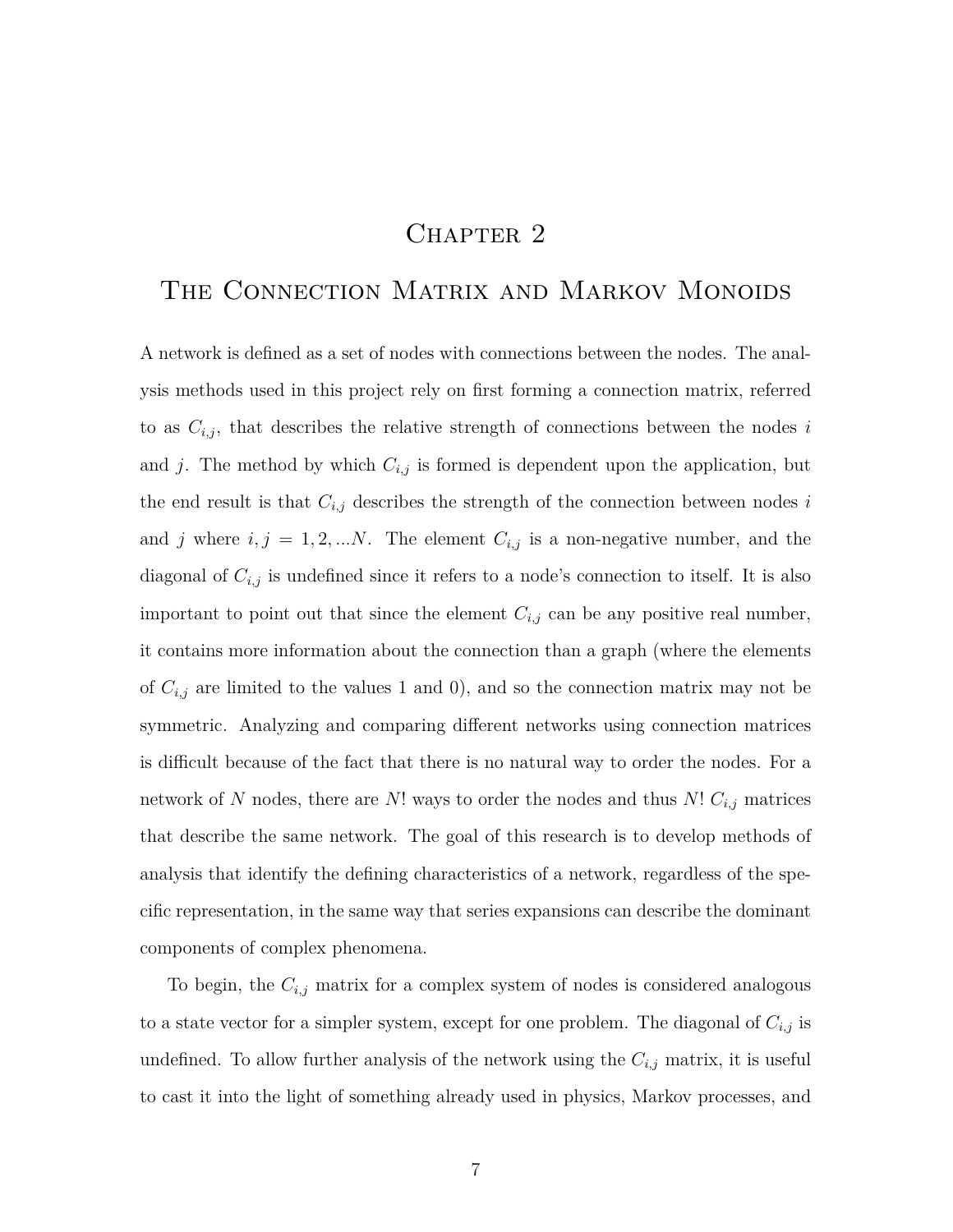specifically, the Markov monoid.

The general linear group, GL, contains many of the groups in physics and is composed of the set of all  $n \times n$  invertible matrices and the operation of matrix multiplication. It was shown by Johnson [1] that the general linear group in N dimensions can be decomposed into the Markov type Lie group and an abelian scaling group. That is to say that  $GL = A + M$  where  $A = e^{a_i A^i}$  and  $M = e^{\lambda_{i,j} L^{i,j}}$  Here, the  $A^i$  are the basis matrices in the abelian scaling group algebra and the  $L^{i,j}$  ( $i \neq j$ ) are the basis matrices in the Markov-type Lie group Lie algebra. In *N* dimensions, there are *N* abelian group algebra elements and  $N^2 - N$  Markov-type Lie algebra components. The abelian group algebra basis matrices are matrices that have a 1 in the  $i, i$  position and zeros elsewhere. For example, for the  $3 \times 3$  basis, the abelian group basis matrices are:

$$
A^{1} = \begin{pmatrix} 1 & 0 & 0 \\ 0 & 0 & 0 \\ 0 & 0 & 0 \end{pmatrix} A^{2} = \begin{pmatrix} 0 & 0 & 0 \\ 0 & 1 & 0 \\ 0 & 0 & 0 \end{pmatrix} A^{3} = \begin{pmatrix} 0 & 0 & 0 \\ 0 & 0 & 0 \\ 0 & 0 & 1 \end{pmatrix}
$$

When a member of the abelian group operates on a vector, it simply shrinks or stretches a vector along one or more axes. By varying the coefficients that multiply each basis matrix, any combination of stretching or shrinking along any of the *n* axes can be accomplished:  $G(a) = e^{a_i A_i}$ .

The  $L^{i,j}$  Lie algebra basis matrices have a 1 in the *i, j* position and a  $-1$  in the *j, j* position. In other words, whichever column contains the 1 also has a −1 on the diagonal in that same column. The  $3 \times 3$  basis matrices for the Markov-type Lie algebra are

$$
L^{1,2} = \begin{pmatrix} 0 & 1 & 0 \\ 0 & -1 & 0 \\ 0 & 0 & 0 \end{pmatrix} L^{1,3} = \begin{pmatrix} 0 & 0 & 1 \\ 0 & 0 & 0 \\ 0 & 0 & -1 \end{pmatrix} L^{2,1} = \begin{pmatrix} -1 & 0 & 0 \\ 1 & 0 & 0 \\ 0 & 0 & 0 \end{pmatrix}
$$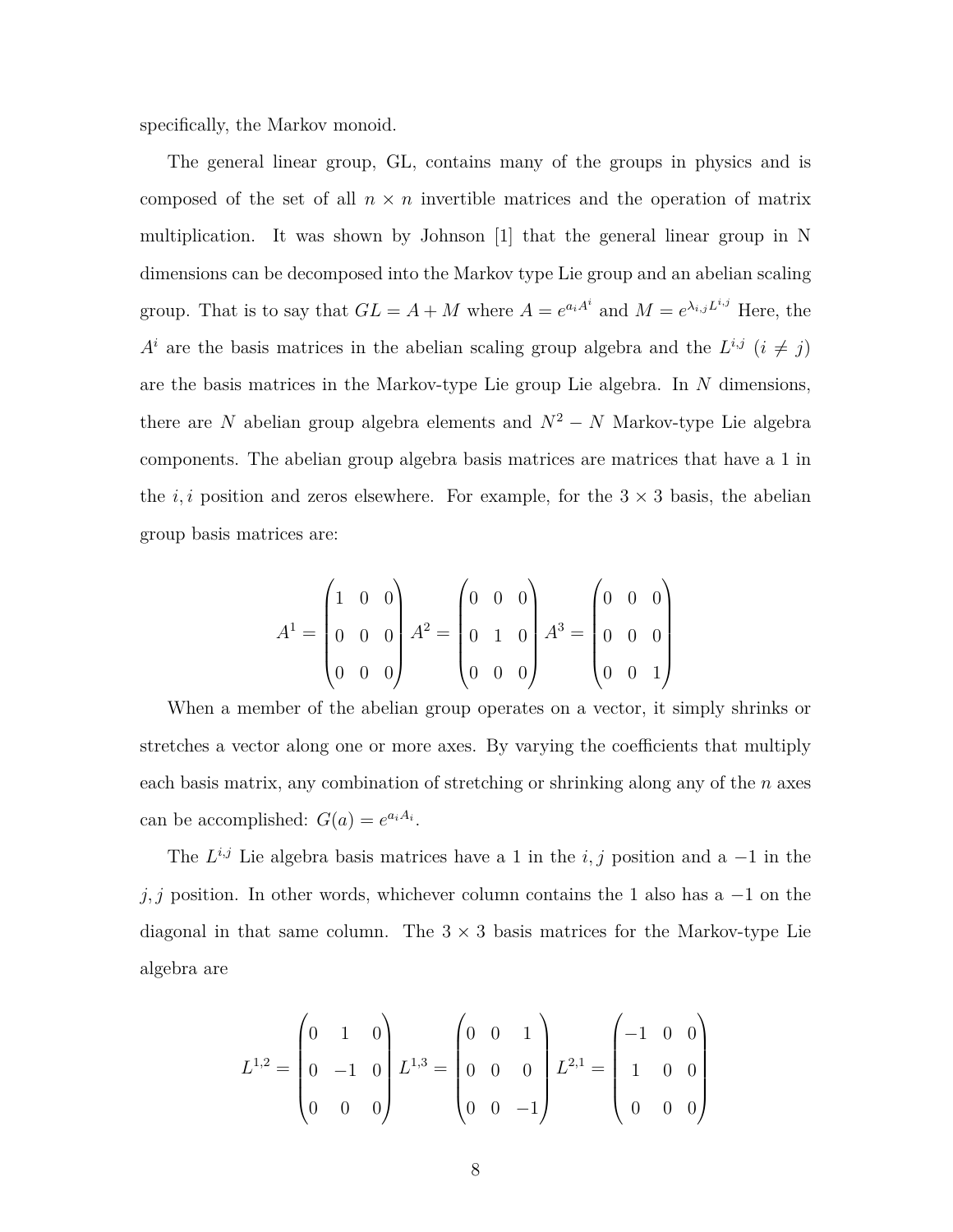$$
L^{2,3} = \begin{pmatrix} 0 & 0 & 0 \\ 0 & 0 & 1 \\ 0 & 0 & -1 \end{pmatrix} L^{3,1} = \begin{pmatrix} -1 & 0 & 0 \\ 0 & 0 & 0 \\ 1 & 0 & 0 \end{pmatrix} L^{3,2} = \begin{pmatrix} 0 & 0 & 0 \\ 0 & -1 & 0 \\ 0 & 1 & 0 \end{pmatrix}
$$

The Markov-type Lie group preserves the sums of the components of any vector it acts upon (in contrast to a rotation which preserves the sum of the squares). It preserves a linear form rather than a quadratic form. However, it can take a vector with only non-negative components into a vector with negative components. In Strang's book, he describes how a real Markov transformation must preserve the non-negative nature of the elements of the vector that it acts upon [13]. Johnson showed that this requirement can be met by restricting the  $\lambda_{i,j}$  coefficients to be non-negative. The Markov monoid is defined as

$$
M(\lambda) = e^{\lambda_{i,j} L^{i,j}} \tag{2.1}
$$

where the  $\lambda_{i,j}$  are non-negative. The Markov monoid represents a true Markov transformation. The fact that it is monoid means that the transformation has no inverse as is required by Markov processes. Markov transformations have no inverse since they represent irreversible diffusion and work by transferring a non-negative fraction of some quantity from one node to another during each transformation operation while preserving the sum of the vector's components. As an example, look at the following Markov monoid using only the first two terms of the exponential expansion:

$$
L = 0.5L^{1,2} + 0.2L^{2,1} = \begin{pmatrix} -0.2 & 0.5\\ 0.2 & -0.5 \end{pmatrix}
$$

$$
M(\lambda = 1) = I + 1L = \begin{pmatrix} 0.8 & 0.5\\ 0.2 & 0.5 \end{pmatrix}
$$

Let M operate on a state vector.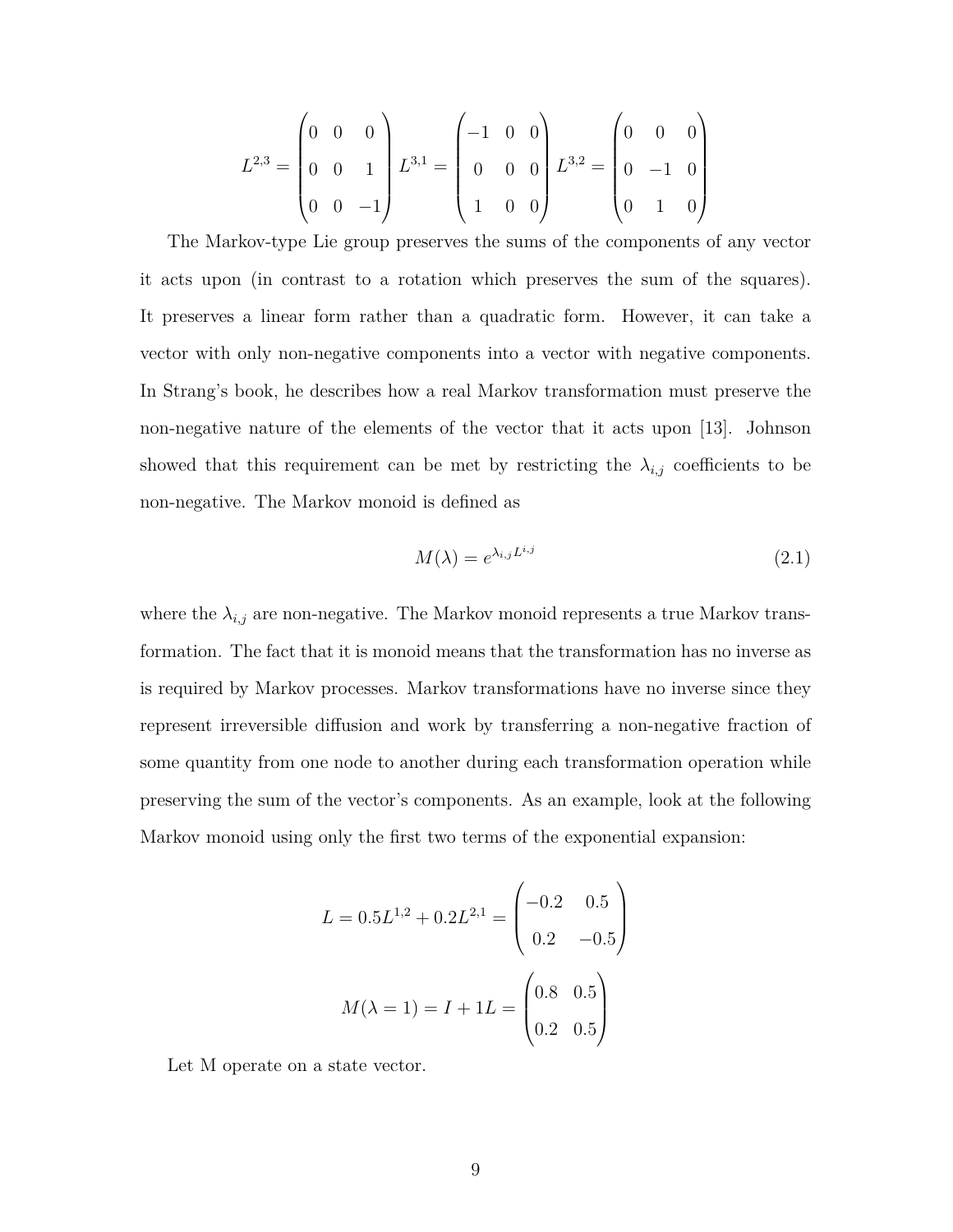$$
X^{1} = MX^{0} = \begin{pmatrix} 0.8 & 0.5 \\ 0.2 & 0.5 \end{pmatrix} \begin{pmatrix} 10 \\ 10 \end{pmatrix} = \begin{pmatrix} 13 \\ 7 \end{pmatrix}
$$

$$
X^{2} = MX^{1} = \begin{pmatrix} 0.8 & 0.5 \\ 0.2 & 0.5 \end{pmatrix} \begin{pmatrix} 13 \\ 7 \end{pmatrix} = \begin{pmatrix} 13.9 \\ 6.1 \end{pmatrix}
$$

It is clear that for each operation, 50% of node 2 is transferred to node 1 and 20% of node 1 is transferred to node 2. Applied to a physical process, this transformation represents an irreversible diffusion with the transfer rates from one node to the other described by the Markov monoid. Note that the sums of the columns of the Markov monoid are always 1. Note also that this transformation represents only a redistribution of the quantities described in the state vector since the sum of the elements of the state vector remains unchanged after the transformation. Nothing is added or taken away. This can be visualized as an aquarium of water divided by a membrane with two, one-direction outlets placed in the membrane. According to the Markov monoid description, if dye is placed on one side of the membrane, the distribution of the dye will eventually reach an equilibrium state. Each successive application of M decreases the amount of information and increases the entropy of the system as the system moves toward equilibrium.

It was proven by Johnson [3] that every network corresponds to exactly one Markov monoid Lie generator and vice versa. Thus they are isomorphic. Each network corresponds to a family of Markov transformations. That paper showed that the Lie algebra monoid generated all Markov transformations that are continuously connected to the identity. To use  $C_{i,j}$  to form a Markov monoid, set  $\lambda_{i,j} = C_{i,j}$  for the off diagonal terms and let the  $L^{i,j}$  define the diagonals. The result is a Lie algebra element,

$$
L = \lambda_{i,j} L^{i,j} \tag{2.2}
$$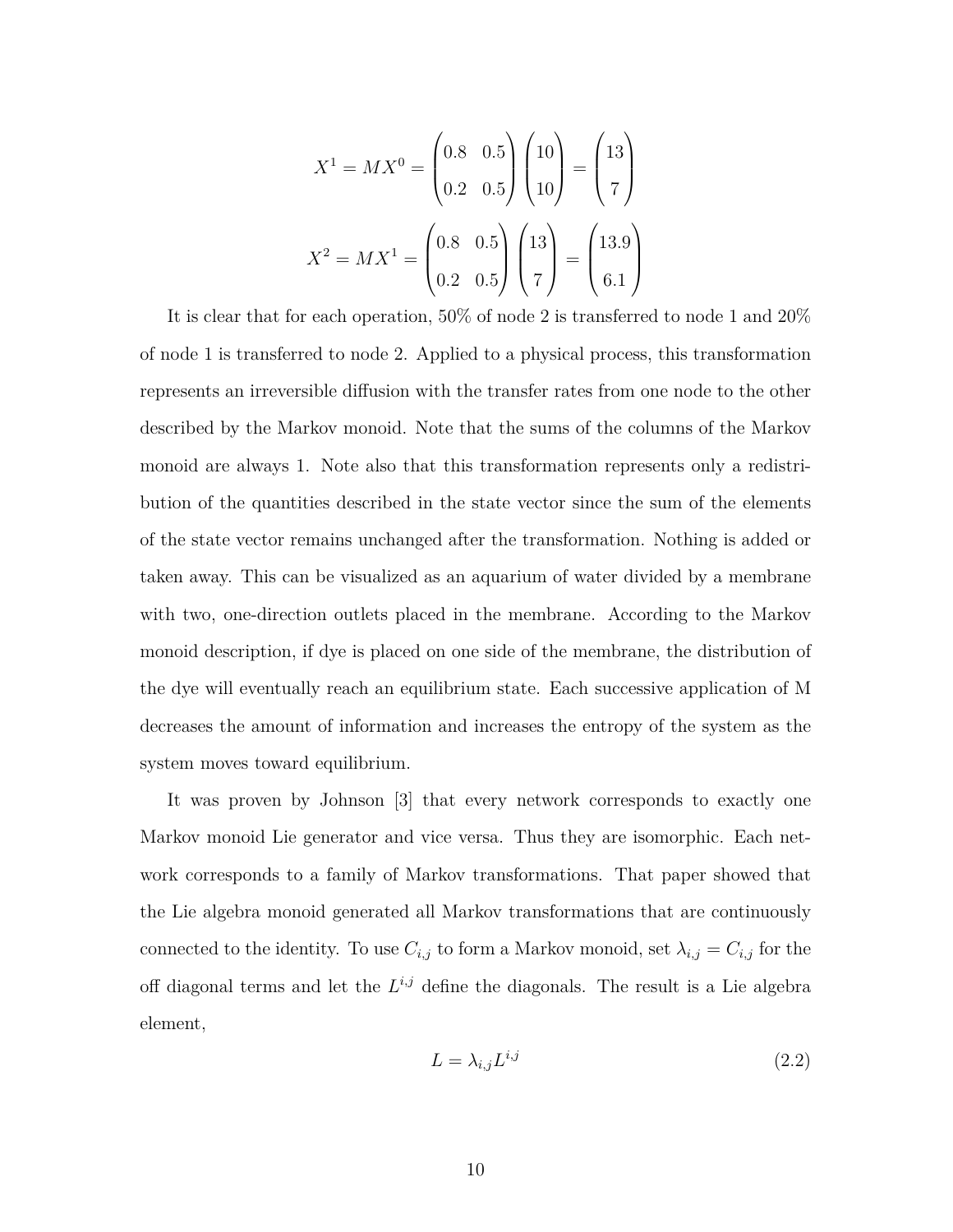with the elements of  $C_{i,j}$  on the off-diagonals and the negative of the column sums on the diagonal. The Markov monoid transformation is then

$$
M = e^{\lambda L} \tag{2.3}
$$

where  $\lambda$  is just a positive constant. So the network described by  $C_{i,j}$  defines a Lie algebra element *L* which generates a Markov monoid transformation with the parameter *λ*. This *M* has a well defined diagonal and models the original network as a series of flows from one node to another at rates given by the connection matrix and described by this Markov process. In the expansion of *M*

$$
M = I + \lambda L + \frac{1}{2!} (\lambda L)^2 + \frac{1}{3!} (\lambda L)^3 + \dots
$$
 (2.4)

the  $L$  term represents direct connections between nodes, the  $L^2$  term the secondary (node through a node) connections, and so on. The one precaution that must be taken is to choose  $\lambda$  so that the the expansion will not overpower the unit matrix. The resulting *M* matrix has a well defined diagonal and thus can be used for entropy calculations and eigenvalue / eigenvector analysis as Johnson demonstrated. The columns of *M* are non-negative and sum to one and thus can be thought of as probability distributions. By modeling a network as a series of flows from one node to another, the problem of the ambiguity of the  $C_{i,j}$  matrix undefined diagonal has been overcome and new avenues of analysis have been opened. These methods of analysis are described in the following chapters.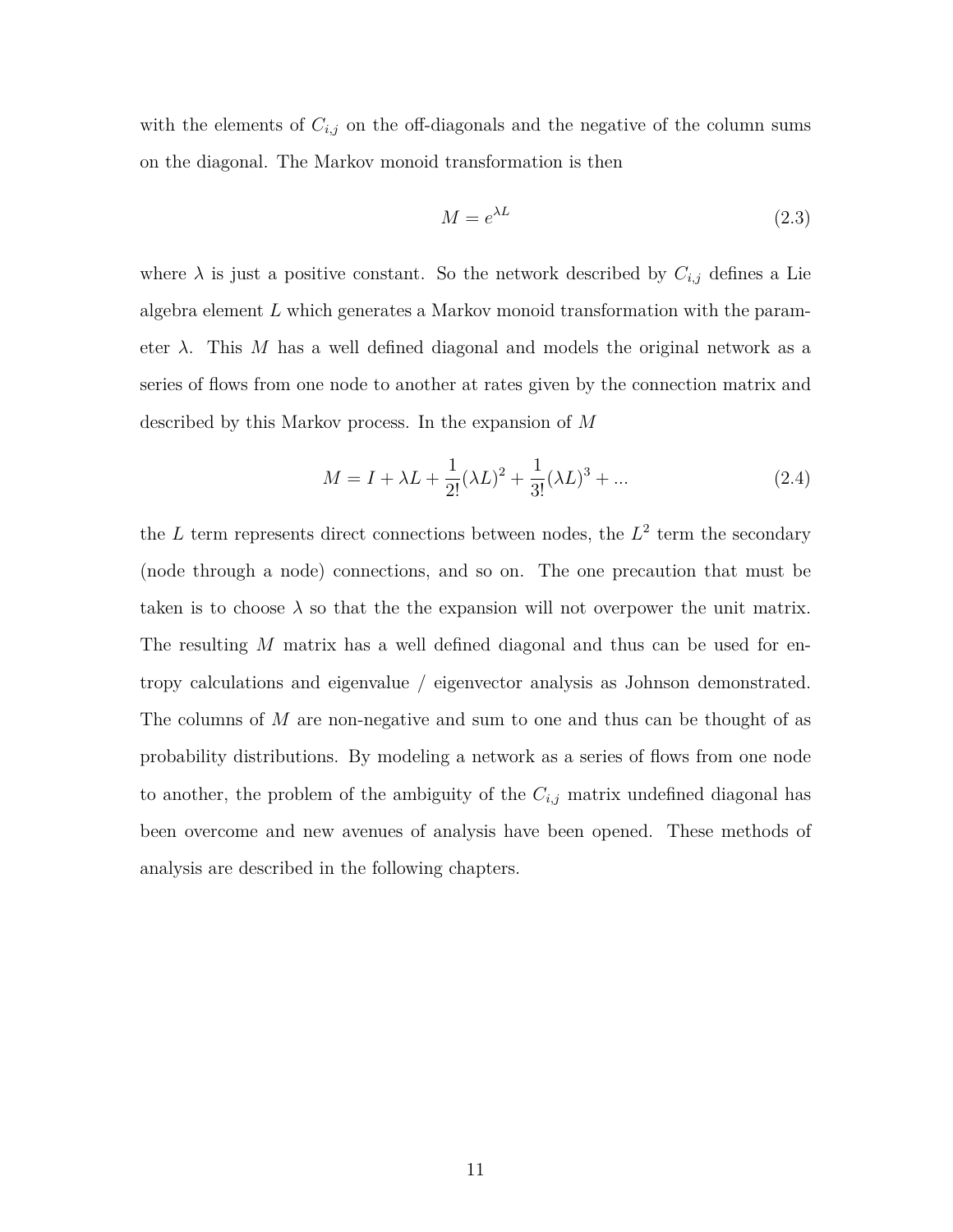#### CHAPTER 3

#### Renyi Entropy of Networks

The ability to compare two networks is essential for two different types of inquiries. The first type is the comparison of two completely different networks to discover similarities. This type of analysis can be used to compare two corporations to determine if one is more similar to successful structures or to less successful ones. It can be used to compare the industrial outputs or other economic properties of countries. Johnson suggests that power grids and data infrastructure can be analyzed as viewed from the perspective of networks to determine which plans are most efficient and most effective [2]. In the second type of inquiry, a network can be compared to itself at different times to determine if changes have taken place. This is useful for the detection of problems such as hardware failures, sabotage, or network intrusion. Both types of analysis approach the problem by comparing two networks.

Johnson's work shows that the rows and columns of the *M* matrix described in the previous chapter can be used to calculate an entropy spectrum for the network described within [3][5]. According to Renyi, the j<sup>th</sup> order Renyi entropy,  $R_j$  of a row or column of an *N* by *N M* matrix with *a<sup>i</sup>* as the elements of the row or column, is calculated by [14]

$$
R_j = \frac{1}{1-j} log_2(\sum_{i=1}^{N} a_i^j)
$$
\n(3.1)

The entropies for the row or column are then arranged in ascending order and used to generate an interpolation function,  $I_j$  between 0 and 1. In other words, each entropy value in the list of sorted entropies for a given order is associated with a point on a number line between 0 and 1. The points are evenly spaced between 0 and 1 and an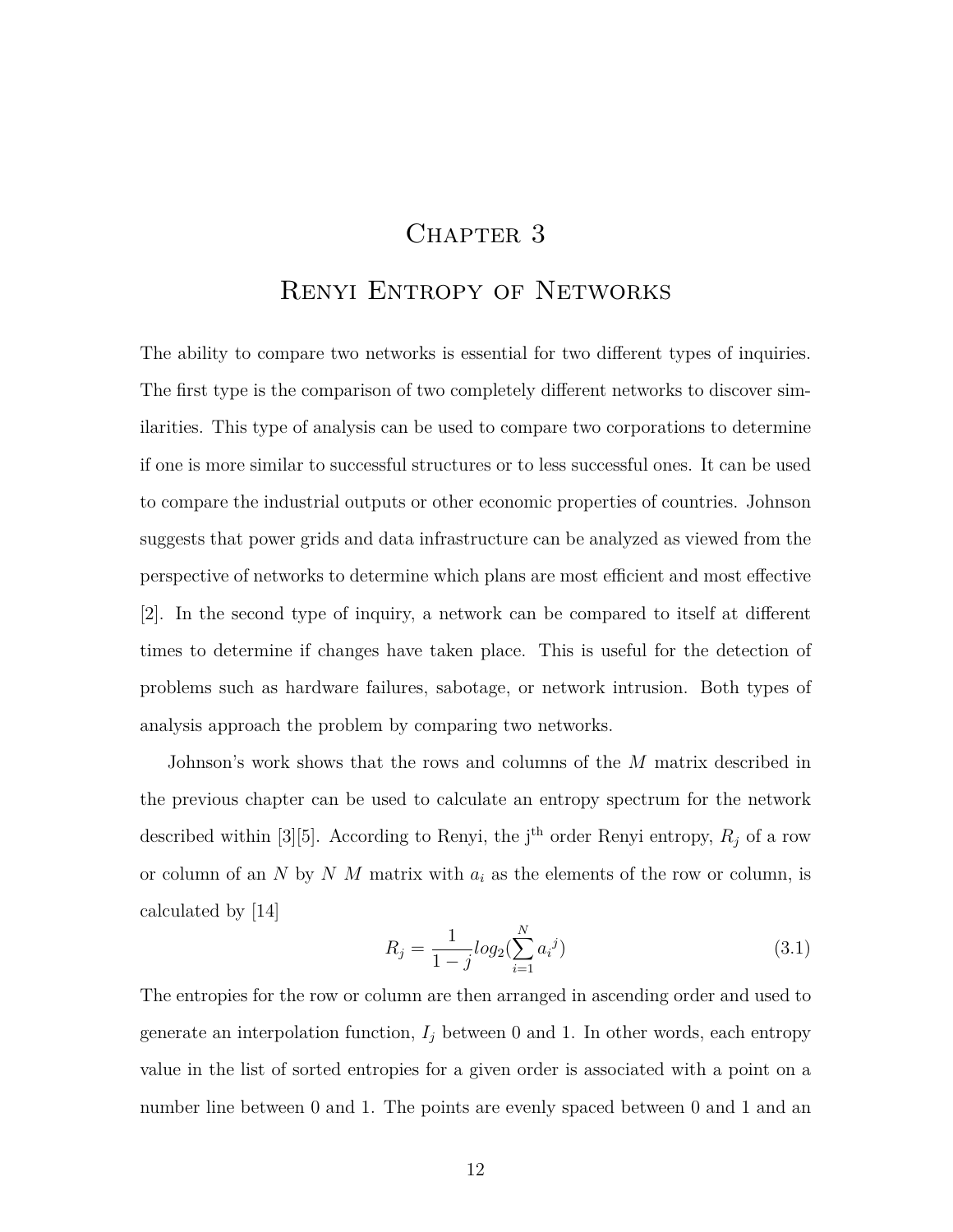interpolation function is generated to fit the *N* points  $(x, y)$  where *x* is the value of the point on the number line and  $y$  is the entropy value.  $I_j$ , the interpolation function for the j<sup>th</sup> order Renyi entropy, allows a comparison between the entropy spectra of networks with different numbers of nodes. The sorting of the entropies assigns a sequence to the nodes and eliminates arbitrary numbering of the nodes. The sort order by node is saved and the subsequent entropy calculations use the same sort order. For two different networks  $a$  and  $b$ , a measure of similarity of their network  $i<sup>th</sup>$ order entropies,  $Q_{abj}$ , can be obtained by choosing  $k$  equally spaced points between 0 and 1 and summing the square of the differences of the interpolation functions at those points.

$$
Q_{abj} = \sum_{i=1}^{k} \left( (I_{ja}(x_i) - I_{jb}(x_i))^2 \right) \tag{3.2}
$$

Using several orders of Renyi entropies for each network, an overall similarity measure, *Sab*, can be obtained.

$$
S_{ab} = \prod_{i=2}^{4} e^{-Qabi} \tag{3.3}
$$

In this equation, the value of *i* goes from 2 to however many orders of Renyi entropy are included in the calculation. In this work, Renyi entropies of orders 2, 3, and 4 were used. *Sab*, referred to as the similarity quotient, is obviously 1 for networks with identical entropy spectra and is lower the more the spectra differ. Using this method, it is possible to compare unknown networks to simple representative networks of known types. Expanding unknown networks in terms of known networks is analogous to other analysis methods used in physics. Approximations using series expansions such as Fourier analysis, Taylor series, and expansion in Hermite polynomials is a fundamental concept in physics with the objective that lower order terms are more important. Here, networks are expanded in powers of Renyi entropy and in terms of known networks.

In this study, simple 10-node ring (Figure 3.1), cluster (Figure 3.2), and tree (Figure 3.3) networks were used.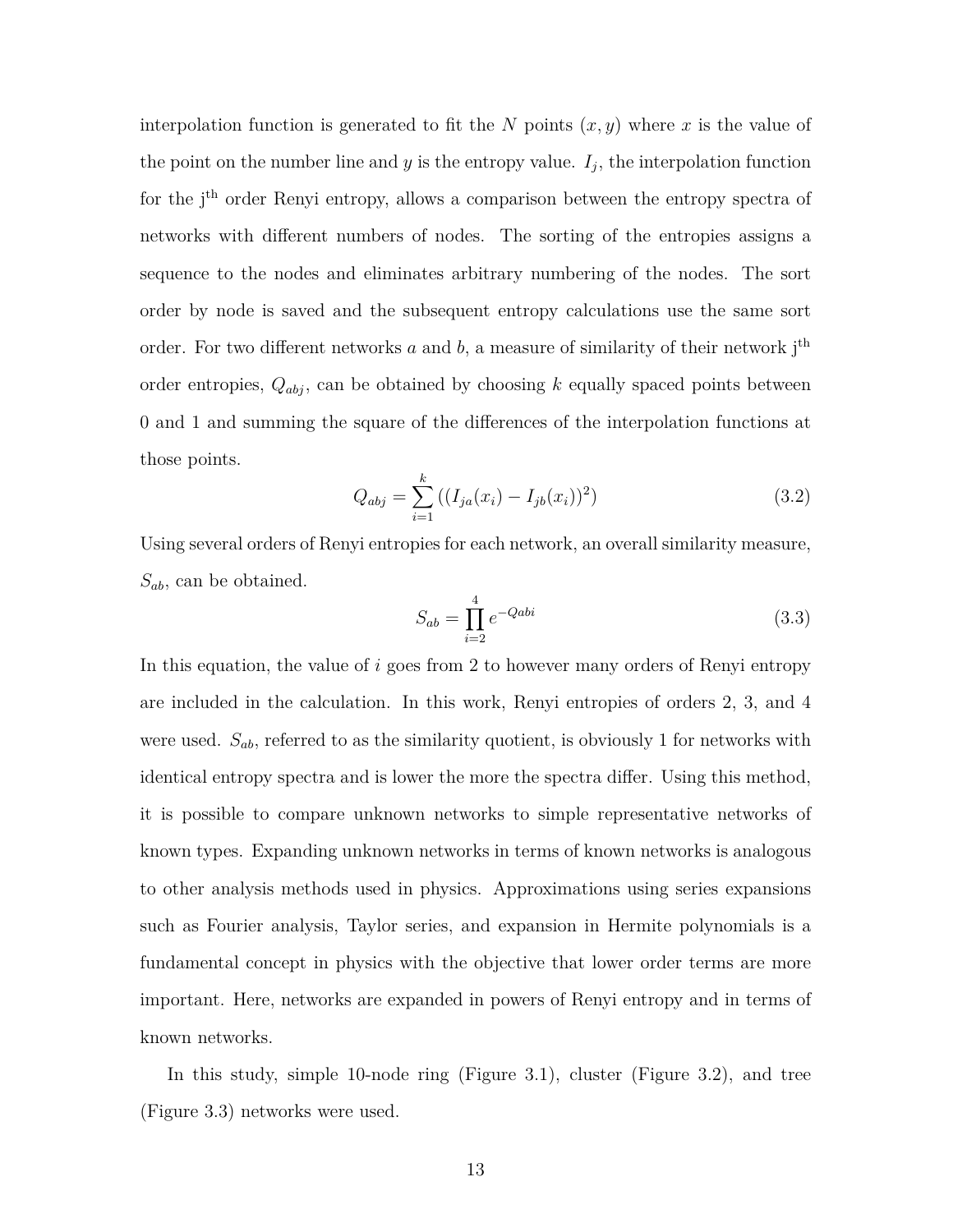|         | Representative Network   Simlarity Quotient $(S_{ab})$ |
|---------|--------------------------------------------------------|
| Ring    | $2 \times 10^{-5}$                                     |
| Cluster | $6 \times 10^{-6}$                                     |
| Tree    | በ 162                                                  |

Table 3.1 Comparison of Sample Network To Known Topologies

It is illustrative to compare a slightly more complex network to these simple known networks. In this case, a 9-node network with 4 symmetric clusters is used (Figure 3.4) . The entropy spectra for the orders 2, 3, and 4 Renyi entropies for this network are shown in Figure 3.5. Now using Equation 3.3, this unknown network can be cast according to how similar it is to the known networks.

In this example case, in terms of entropy spectra, the unknown network is much more similar to a representative tree network than to a ring or cluster (see Table 3.1). This type of analysis is useful to get a feel for how a network is structured compared to something that is easy to visualize.

Johnson has conjectured that, in principle, the connection matrix could be generated from multiple orders of the Renyi entropy, since the entropy spectra contain the same information. In practice, however, this calculation would be very difficult and was not attempted in this work.

This same method of calculating and comparing the entropy spectra of networks allows for the comparison of a single network at different points in time. A change in the entropy spectra of an optimal network could indicate a problem or at least a change that needs attention. Under Johnson's direction, this type of analysis on LAN traffic was done as part of ExaSphere, a DARPA funded project by the Advanced Solutions Group at the University of South Caroline in 2006, and has shown the ability to detect anomalies with nontrivial numbers of nodes [4] [24].

Calculating multiple order Renyi entropies from the M matrix, sorting and maintaining a sort order, and creating an interpolation function from these sorted entropies, overcomes the problem of the renumbering of nodes. In the end, this allows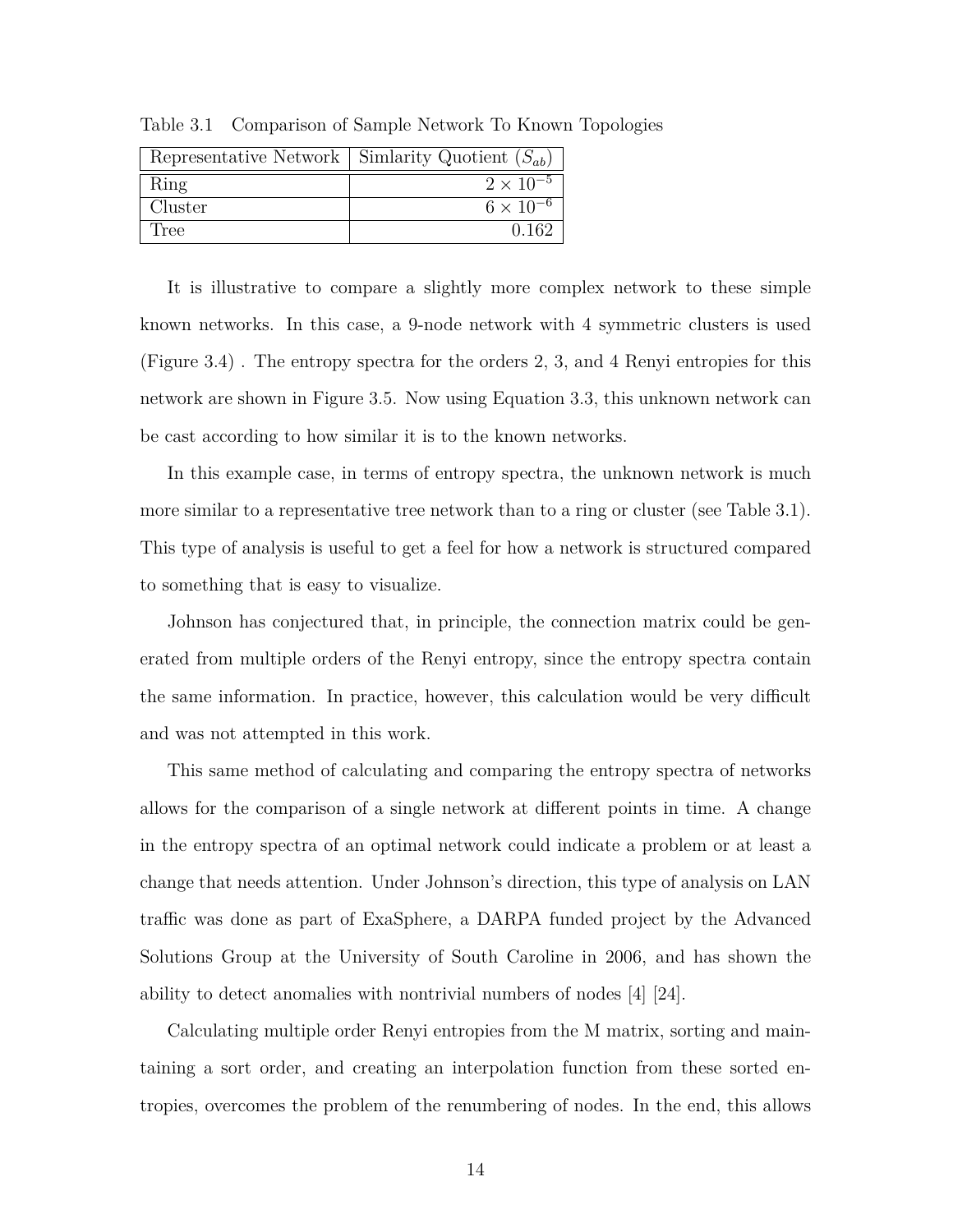the direct comparison of networks.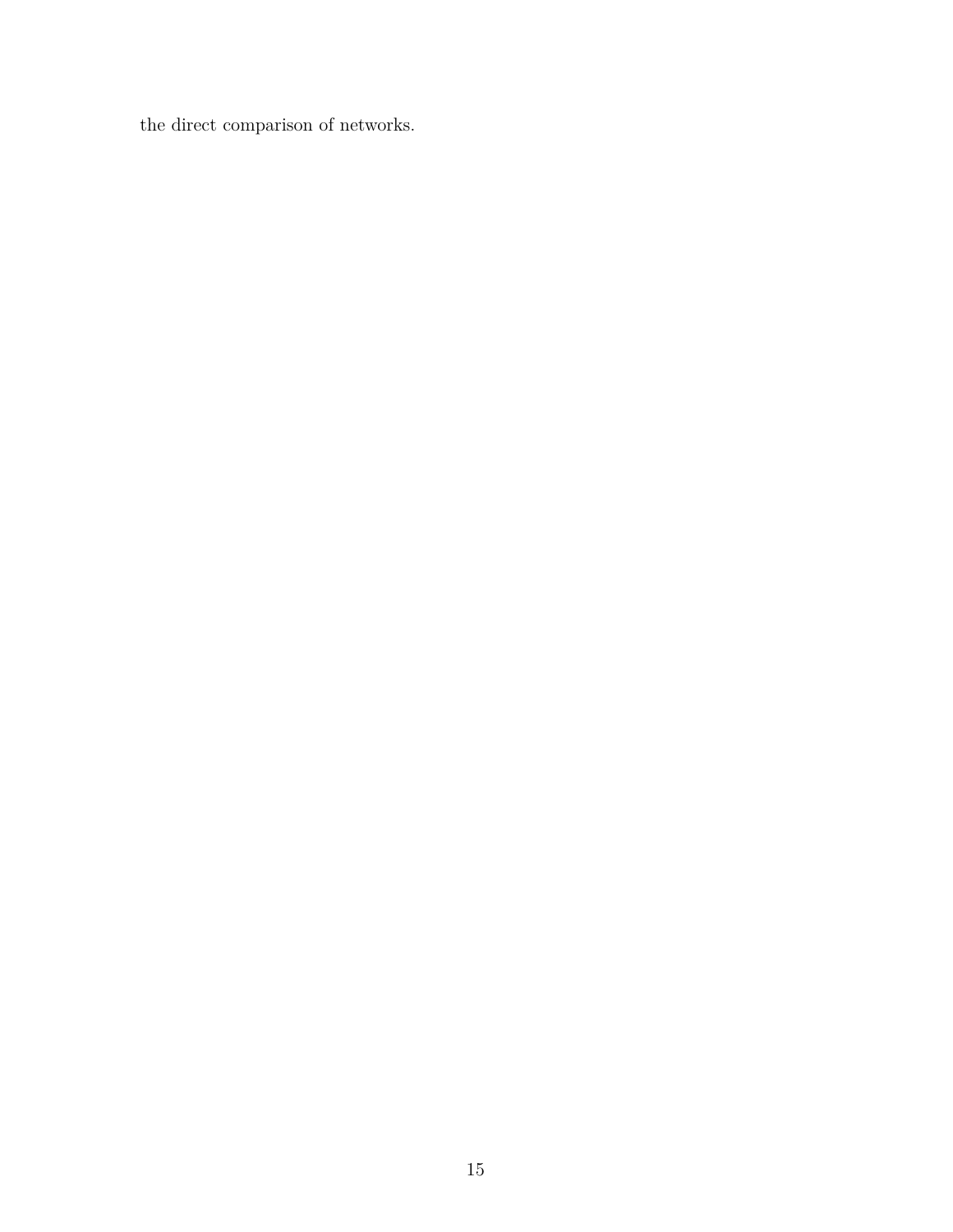

Figure 3.1 10-Node Ring Network: Every node connected to two neighbors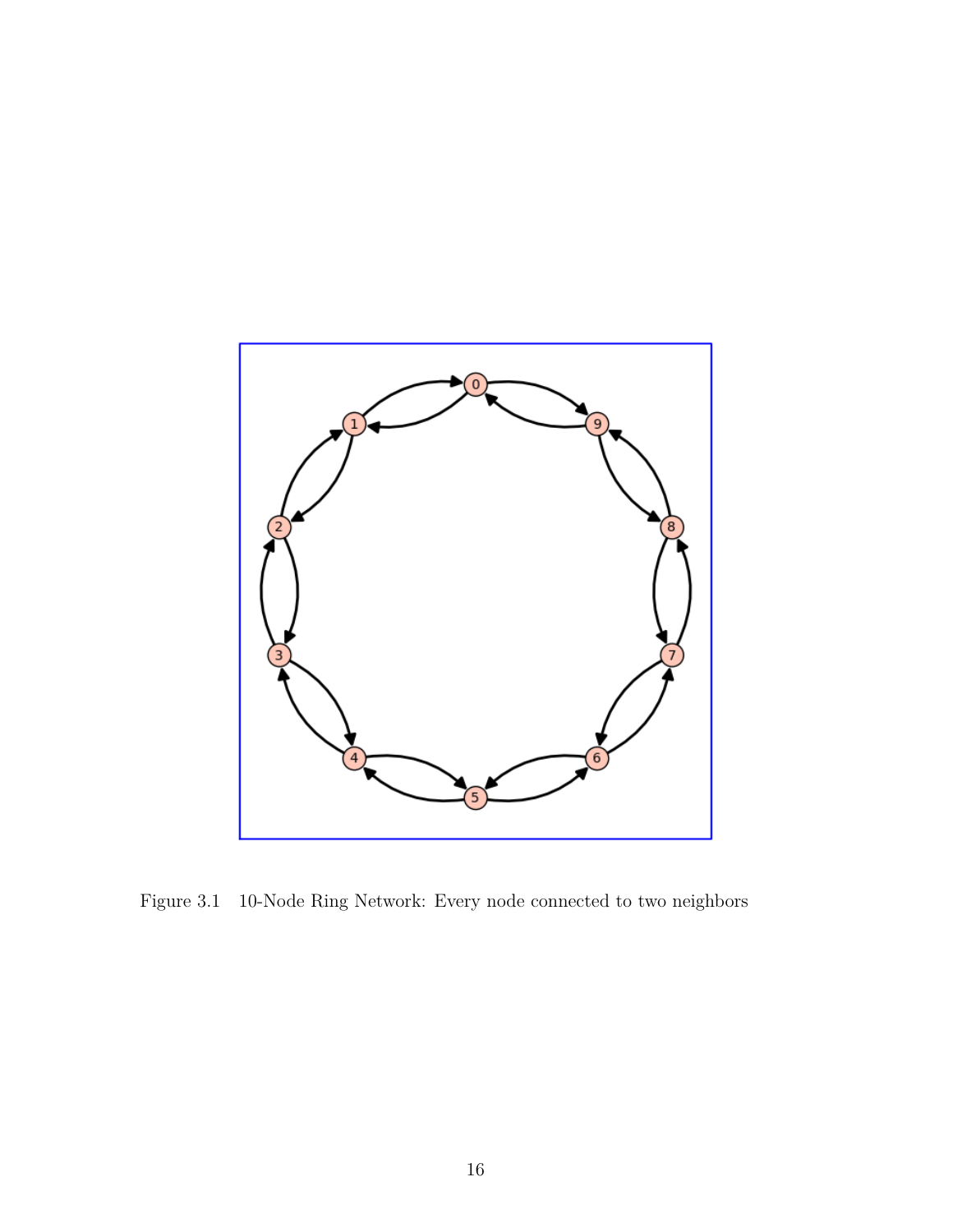

Figure 3.2 10-Node Cluster Network: Every node connected to every other node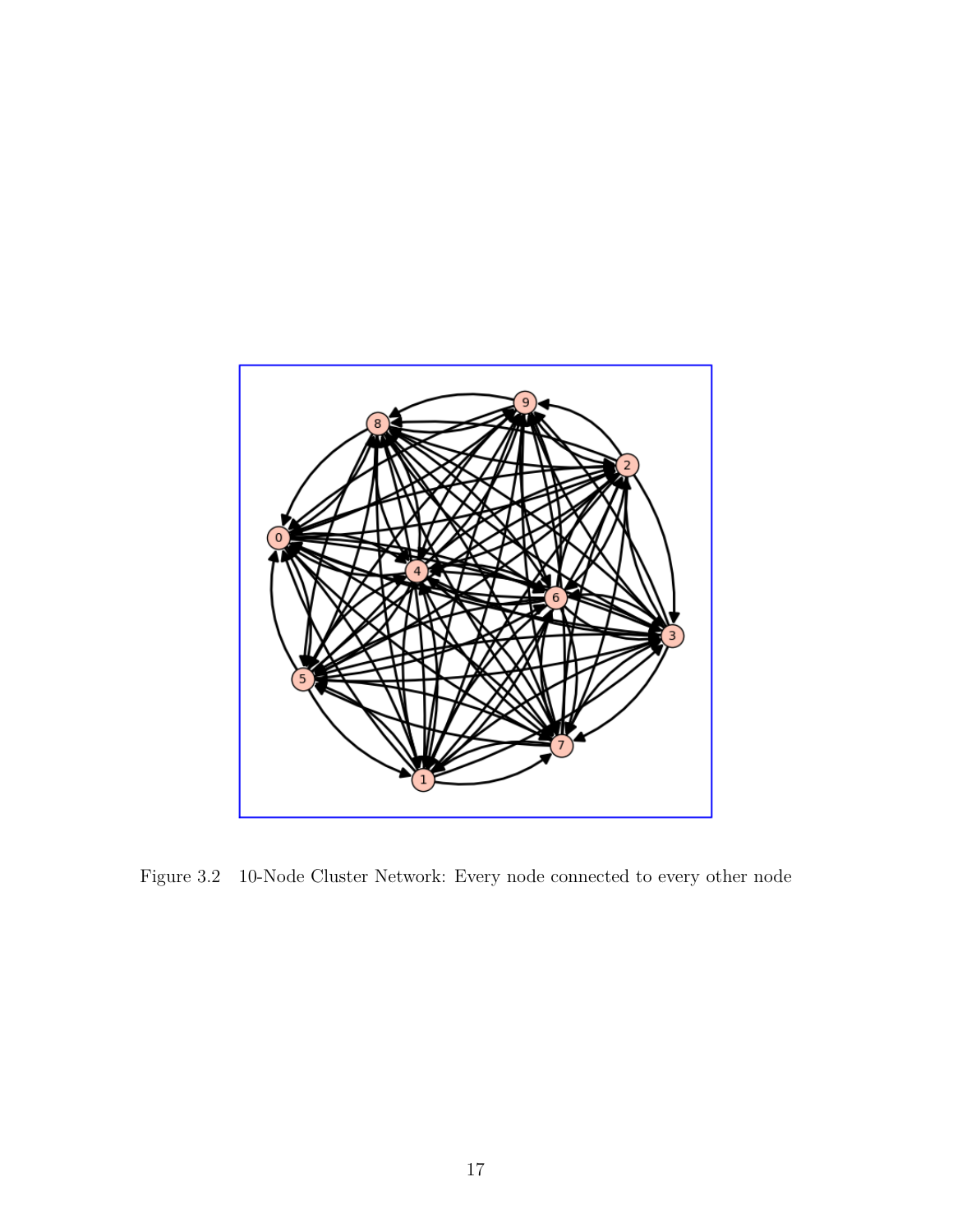

Figure 3.3 10-Node Tree Network: Three-level tree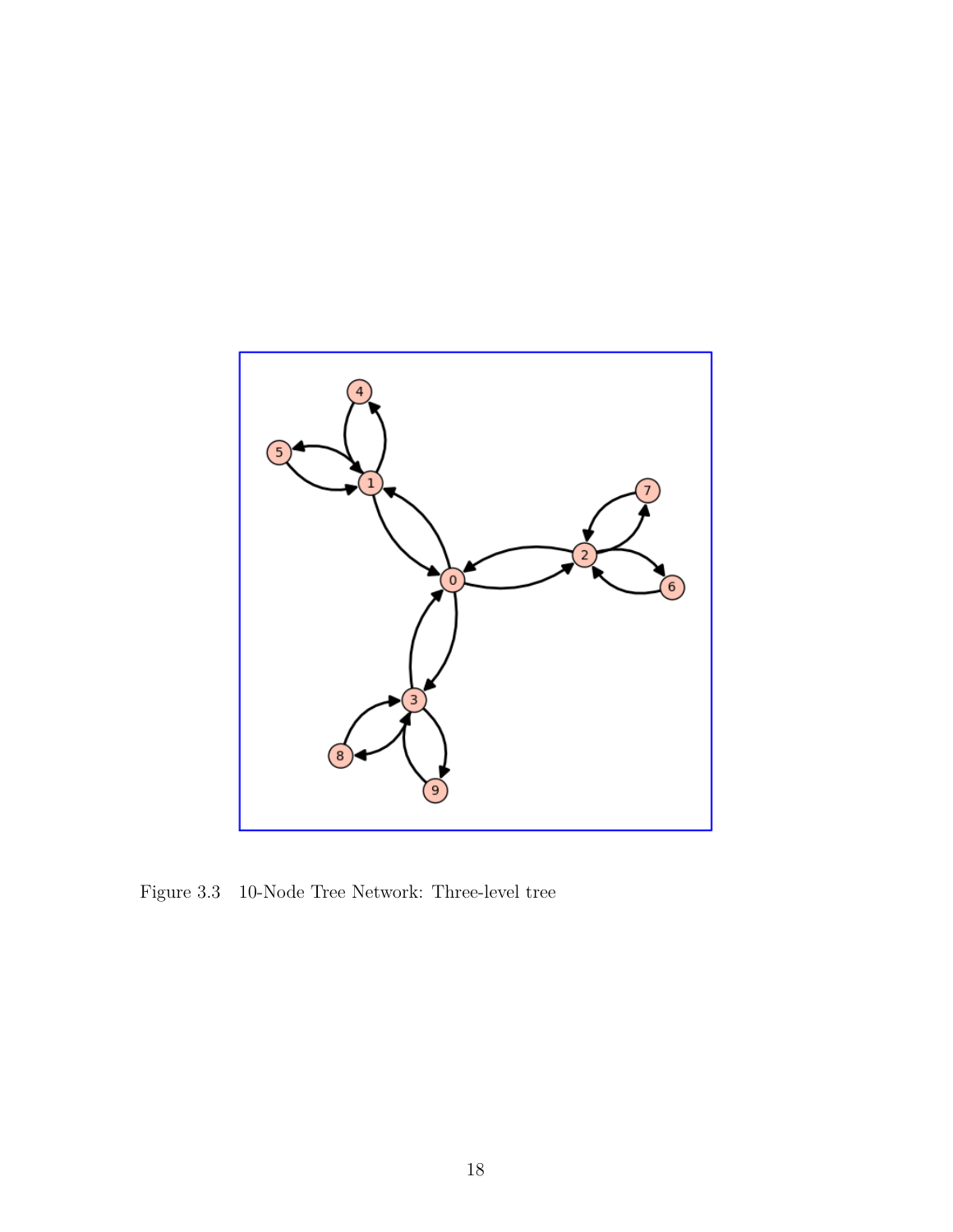

Figure 3.4 9-Node Network with 4 Symmetric Clusters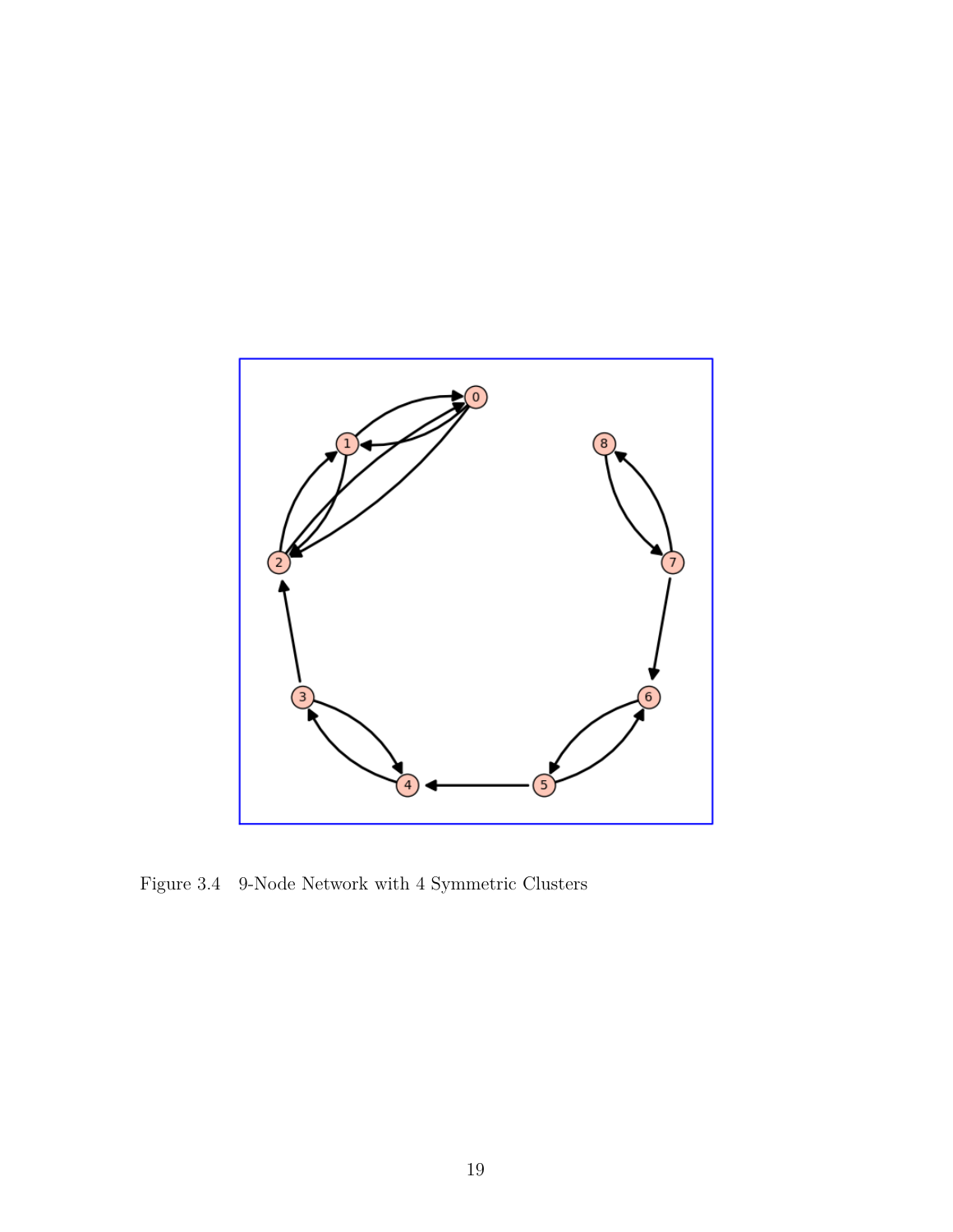

Figure 3.5 Entropy Spectra of 9-Node Network shown in Figure 3.4 These are the interpolation functions between 0 and 1 for Renyi entropies of order 2, 3, and  $4$   $(I_2, I_3)$ *I*3, *I*4)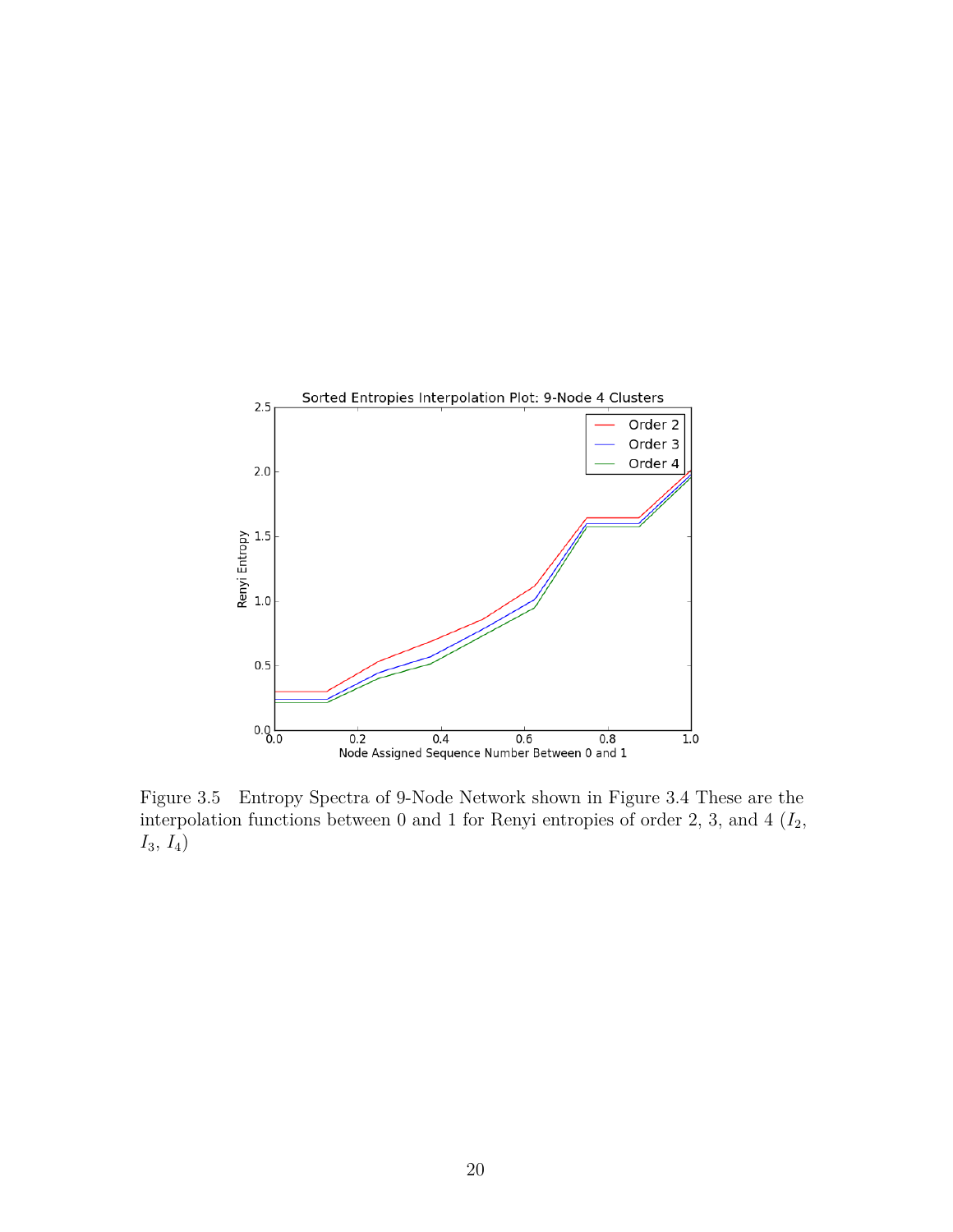## CHAPTER 4

#### Eigenvalue Clustering

Estivill-Castro describes how there is no uniquely accepted method for detecting clusters within networks [6]. Statistical analyses, distance definitions, and density characterizations are but a few methods used to find clusters of nodes. In each method, the definitions depend on the data sets and on the purpose of the analysis. Furthermore, Farber et. al. point out that there is no accepted method for evaluating the results of the analysis [7]. The approach used in this research is fundamental and method agnostic, and thus can be used to derive clusters in any network in a single, very natural intuitive way.

Since the Markov matrix *M* can be thought of as modeling an imaginary flow among the nodes, Johnson conjectures that the eigenvalues and eigenvectors of this matrix can be useful in discovering clustering structures within networks [5]. The basis of this conjecture is that the flows modeled by the Markov matrix, generated by the modified connection matrix, has eigenvalues that represent linear combinations of nodes which collectively approach equilibrium at the rate of the corresponding eigenvalue and achieve this with flows among those participating nodes [5]. That hypothesis is tested with two sample networks. They are both 10-node networks with 3 main clusters (see Figure 4.1). In the first, the intracluster connections are all the same strength with the connections between the clusters much weaker. The second network is the same except for the fact that the 5-node cluster has a 3-node cluster within it (nodes 0, 1, and 2 are more strongly connected than the others). The eigenvectors and eigenvalues for the *M* matrix are calculated and then analyzed.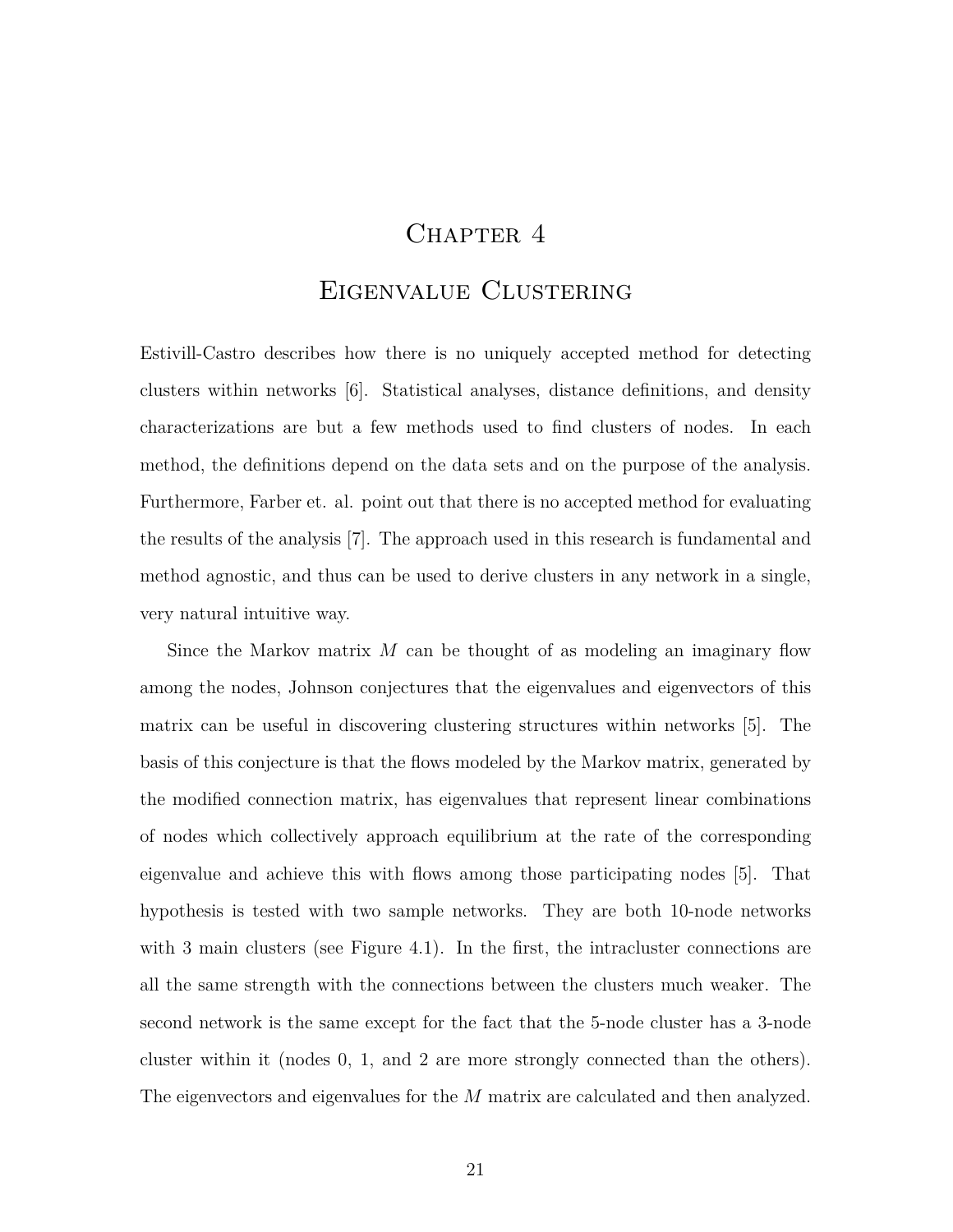By creating a threshold value based on a set fraction of the maximum component value of all of the eigenvectors and setting components below that threshold to zero, the nodes corresponding to the remaining non-zero elements of the eigenvector are members of a cluster. This is known by inspection after looking at the associated eigenvalue. After applying the threshold function, the eigenvector associated with the lowest eigenvalue contains 5 non-zero elements. These non-zero elements correspond to the 5 nodes that are members of the strongest cluster in the network. Similarly, in sequence, the other eigenvalues and their associated non-zero eigenvector elements point out the other clusters. As the eigenvalues get larger, the cluster, pointed out by the non-zero eigenvector elements, gets weaker. Finally, the 3 largest eigenvalues are very near 1. The nodes included by looking at their associated eigenvectors are all the nodes in the network indicating that the entire network as a whole is seen as a weak cluster relative to the the other clusters that were detected. The clusters picked out by the algorithm are known to be the real clusters because the network was set up with those clusters. The algorithm itself, however, has no information about the network other than the connection matrix. Thus the algorithm does successfully detect these clusters and their member nodes.

For example, for the uniform 10-node network, the following eigenvalues result: 0.99981417975, 1.0, 0.999943446785, 0.964247727554, 0.946266317865, 0.910698370842, 0.946504992867, 0.910841654779, 0.910841654779, 0.910841654779. The corresponding eigenvectors all have nonzero elements. Looking at one such eigenvector, the relative magnitudes of the components describe how strongly connected the nodes are to the cluster associated with the corresponding eigenvalue. So a relatively high magnitude for component *j* of eigenvector *i* implies that node *j* is a member of the cluster associated with eigenvalue *i*. In order to make the prominent member nodes for a particular cluster more apparent, all eigenvector components below a certain cutoff value can be set to zero. To do this, first the maximum component magnitude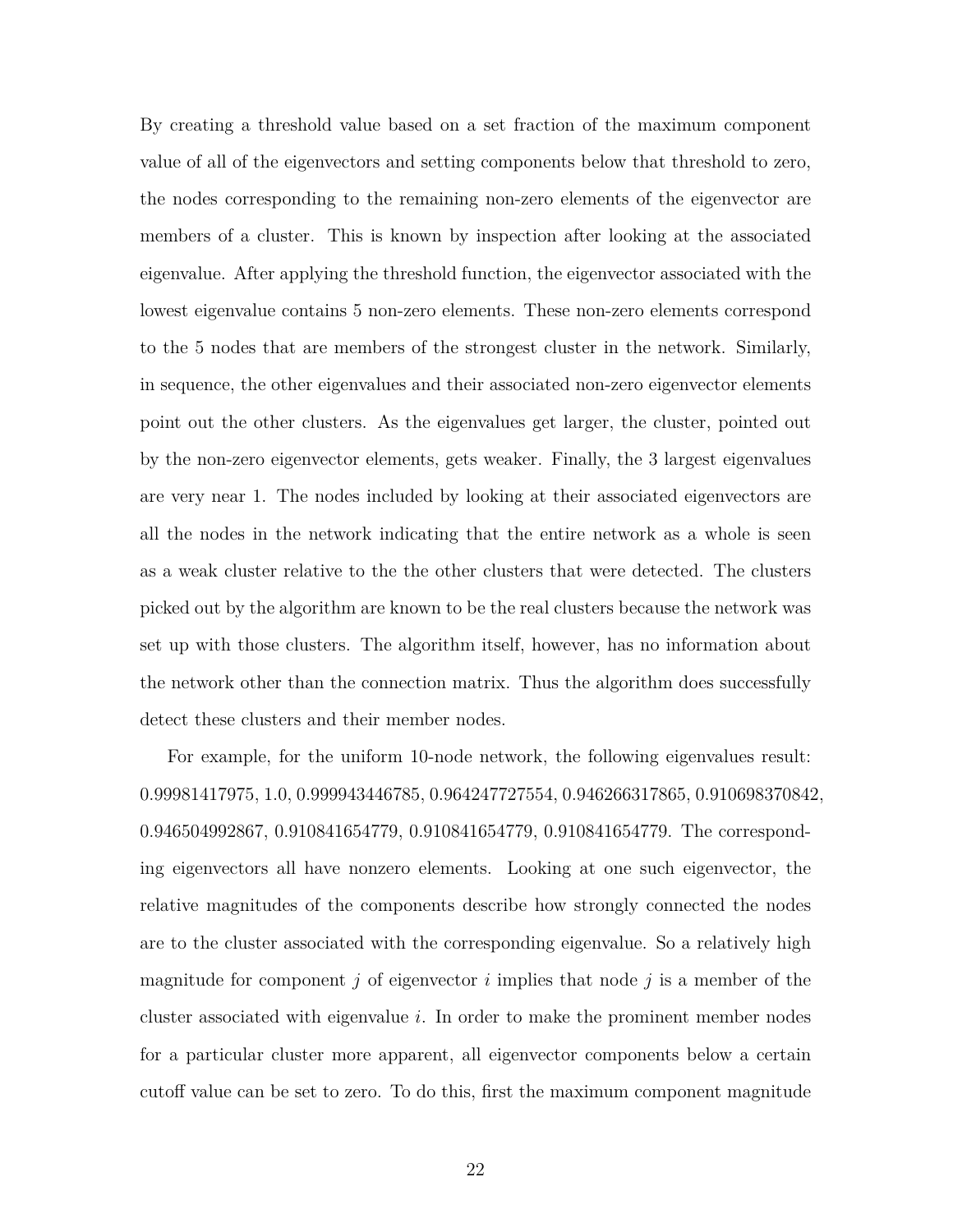for all of the eigenvectors is found. The cutoff value is then calculated by multiplying the threshold value, in this case 0*.*3, by that maximum component magnitude. Then all of the eigenvector components with magnitudes less than that of the cutoff value is set to 0. After doing that, the prominent components of the individual clusters is much more apparent to the eye. For example, the minimum eigenvalue, 0.910698370842 corresponds to the eigenvector

```

0.223246327942

   0.223246327942
   0.223246327943
  −0.894779177086
   0.223246327941
            0
            0
            \overline{0}\overline{0}0
                        \setminus
```
After setting the component values below threshold to zero, it is easy to see that nodes 0, 1, 2, 3, and 4 are the nodes that make up that strongest cluster. From strongest to weakest, the eigenvalues and cluster members picked out by this algorithm are as follows:

Eigenvalue: 0.910698370842: Included nodes: [0, 1, 2, 3, 4]

Eigenvalue: 0.910841654779: Included nodes: [0, 1, 2, 4]

Eigenvalue: 0.910841654779: Included nodes: [1, 2, 4]

Eigenvalue: 0.910841654779: Included nodes: [1, 2, 4]

Eigenvalue: 0.946266317865: Included nodes: [5, 6, 7]

Eigenvalue: 0.946504992867: Included nodes: [5, 7]

Eigenvalue: 0.964247727554: Included nodes: [8, 9]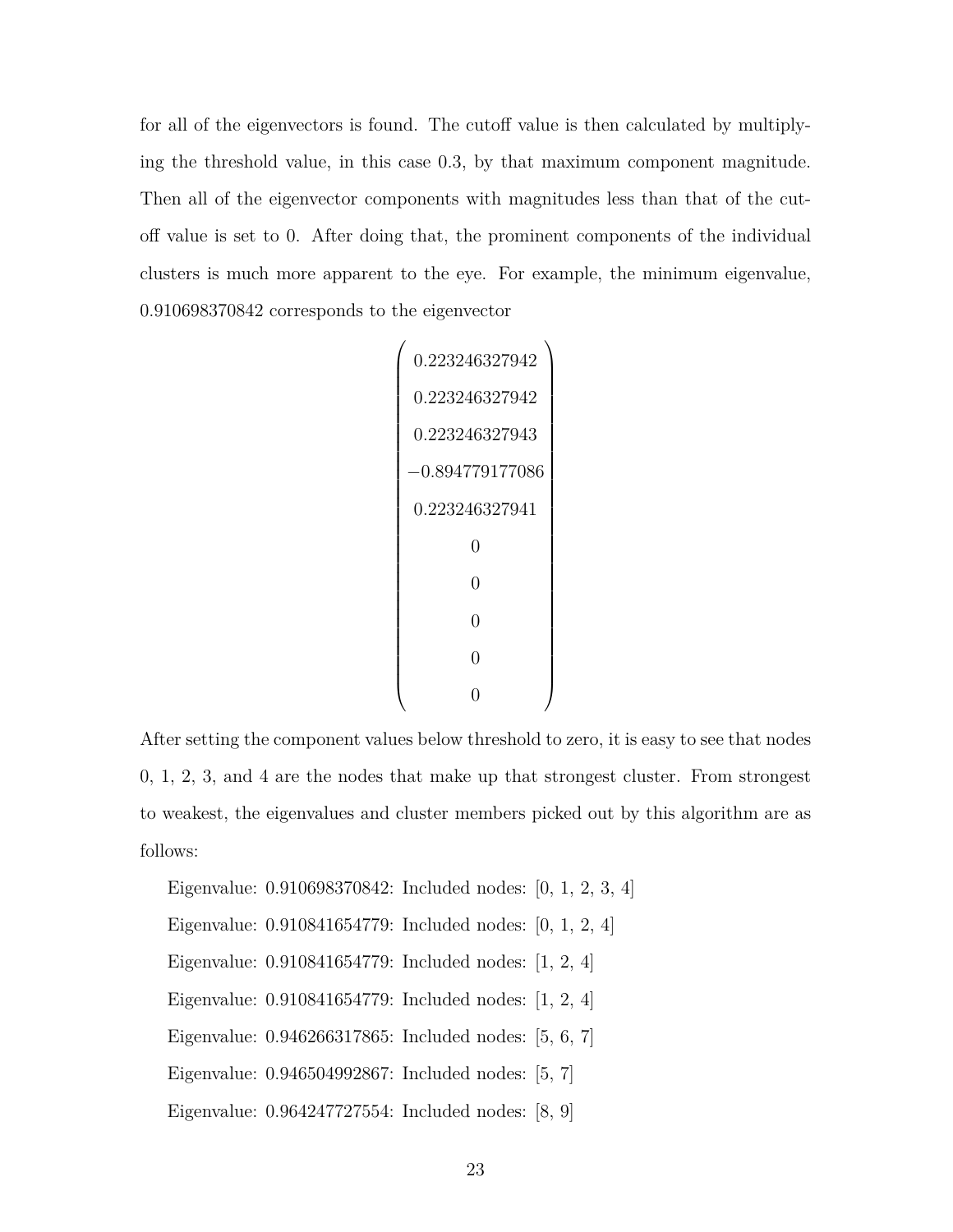Eigenvalue: 0.99981417975: Included nodes: [0, 1, 2, 3, 4, 5, 6, 7, 8, 9]

Eigenvalue: 0.999943446785: Included nodes: [0, 1, 2, 3, 4, 5, 6, 7, 8, 9]

Eigenvalue: 1.0: Included nodes: [0, 1, 2, 3, 4, 5, 6, 7, 8, 9]

The last three eigenvalues correspond to the the cross connects between the clusters. Using the same threshold, the network that has the cluster embedded within a cluster results in the following eigenvalues and cluster members:

Eigenvalue: 0.882491186839: Included nodes: [0, 1, 2]

Eigenvalue: 0.882491186839: Included nodes: [1, 2]

Eigenvalue: 0.926438963526: Included nodes: [0, 1, 2, 3, 4]

Eigenvalue: 0.926556991774: Included nodes: [0, 1, 2, 4]

Eigenvalue: 0.955737589687: Included nodes: [5, 6, 7]

Eigenvalue: 0.955934195065: Included nodes: [5, 7]

Eigenvalue: 0.970549538208: Included nodes: [8, 9]

Eigenvalue: 0.999846933025: Included nodes: [0, 1, 2, 3, 4, 5, 6, 7, 8, 9]

Eigenvalue: 0.999953415037: Included nodes: [0, 1, 2, 3, 4, 5, 6, 7, 8, 9]

Eigenvalue: 1.0: Included nodes: [0, 1, 2, 3, 4, 5, 6, 7, 8, 9]

Here the 3-member cluster (nodes 0, 1, and 2) within the 5-node cluster is correctly picked out as the strongest cluster.

There is a strong indication that this eigenvalue and eigenvector method of analysis does indicate the clusters within a network.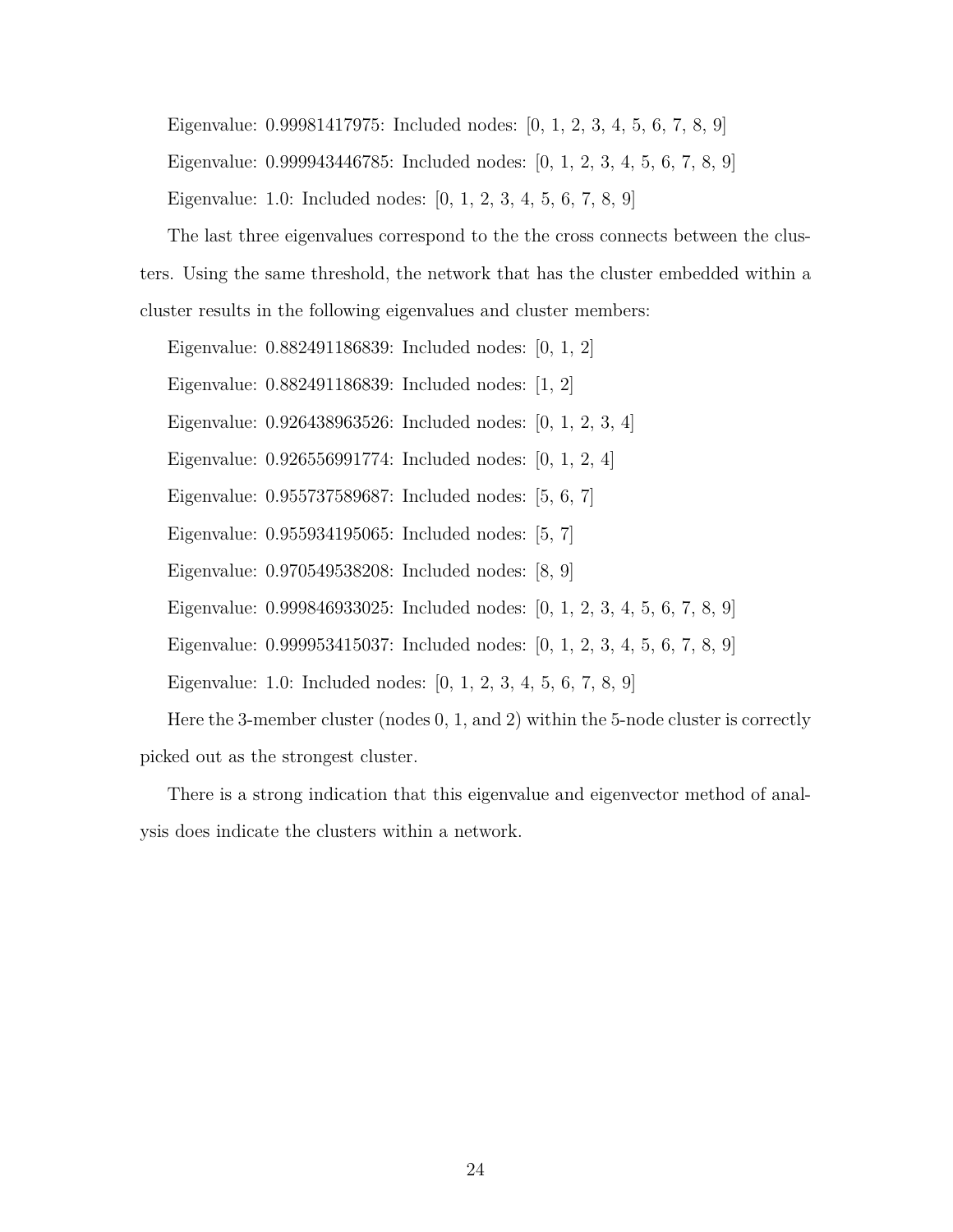

Figure 4.1 10-Node Cluster Network: 3 clusters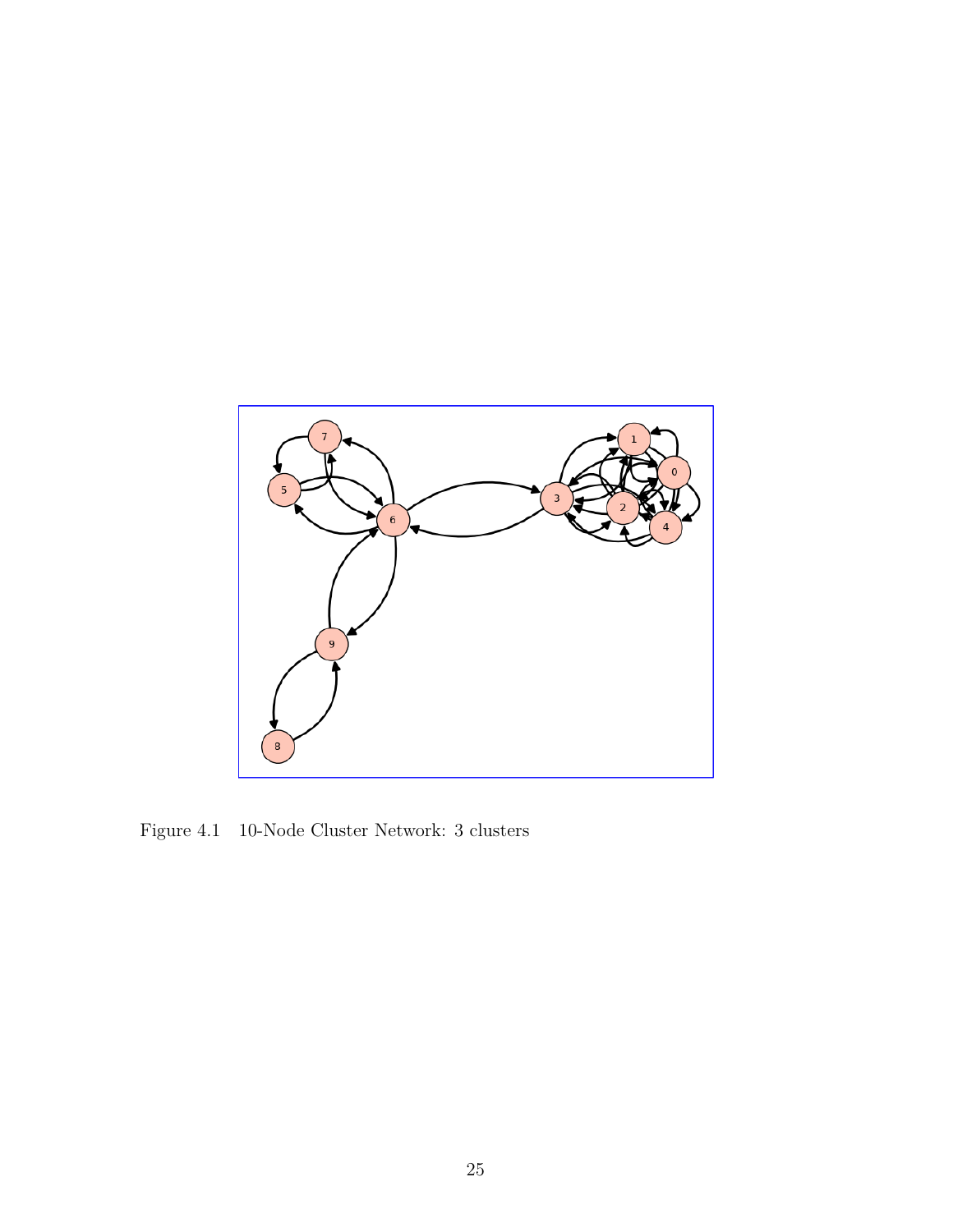## CHAPTER 5

#### PROPERTY CLUSTERING

Grouping items based on similar properties is the foundation of language and intelligence. From classifying trees based on leaf shape to describing what makes an element an inert gas, property-based clustering allows humans to effectively communicate ideas in every aspect of life. Many types of clusters such as cars, dogs, tables, or lamps, are obvious. This part of the research attempts to find, in a systematic way, groupings that are not as obvious.

The final method of analysis included in this work is concerned more with a special method for forming a  $C_{i,j}$  matrix than with analyzing the network with the  $M$  matrix. In this method, Johnson discovered how a table of entities and their properties can be used as the input to an algorithm that builds the  $C_{i,j}$  matrix representing how closely related the entities are based on how similar their properties are [5]. The properties can be weighted relative to each other to choose which properties count more in the formation of the  $C_{i,j}$  matrix. In that sense, the definition of the cluster is pushed onto the weights given to each property. When complete, the  $C_{i,j}$  element represents the strength of the connection between entity  $i$  and entity  $j$ . To calculate a single entity of the  $C_{i,j}$  matrix, each property of entity *i* is compared to the corresponding property of entity *j* in the following way. First, the maximum and minimum value of each property value is found. If  $\frac{max}{min} > 1000$  then the values are replaced with their log. Then the standard deviation of the property values are calculated for each property in the table. Then with  $N$  properties,  $W_k$  as the relative weight associated with each property,  $\sigma_k$  as the standard deviation for each property, and  $P_{ik}$  as the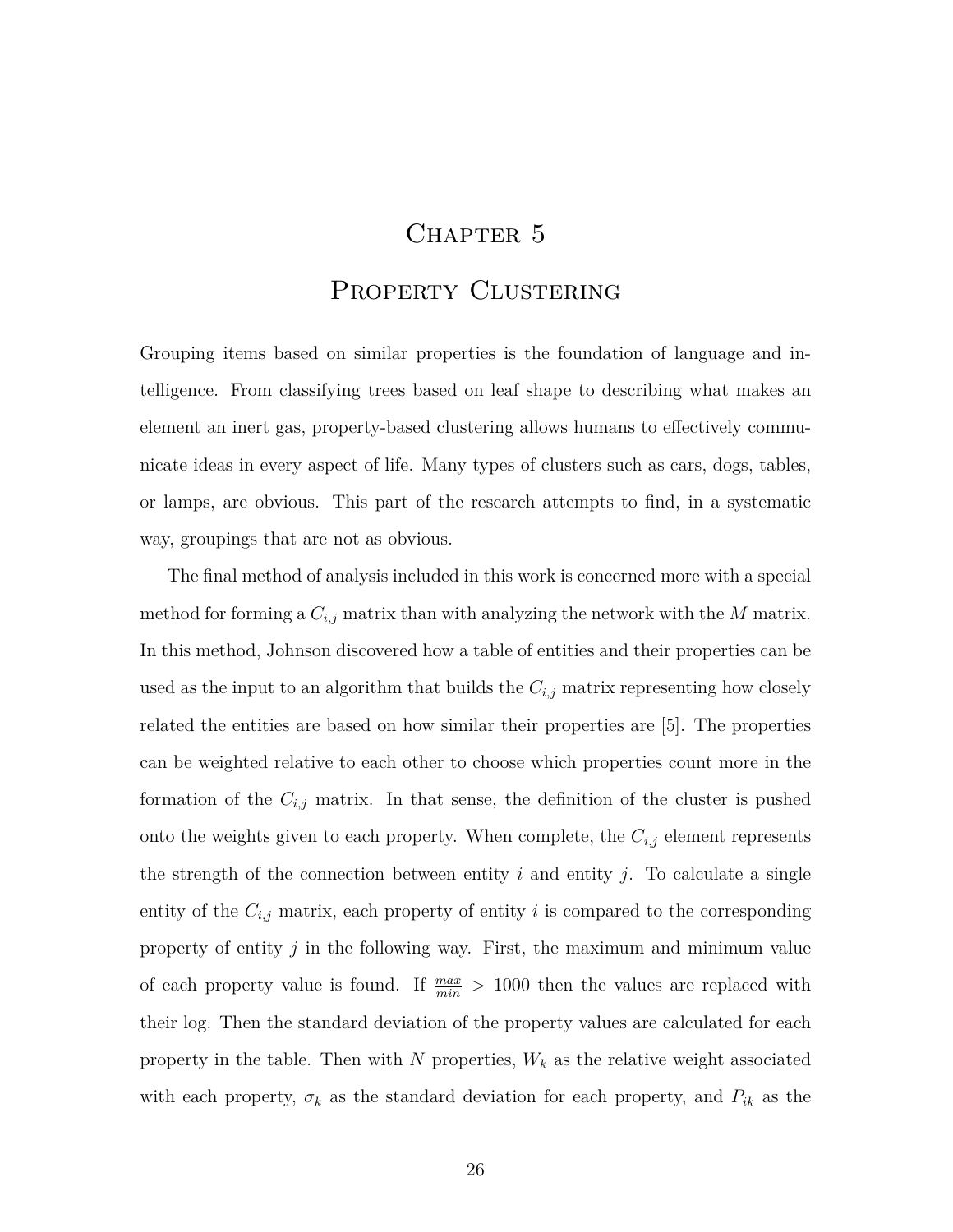| Mass Number                  | Atomic Mass                 | Melting Point           |
|------------------------------|-----------------------------|-------------------------|
| Density                      | Boiling Pt                  | Heat Capacity           |
| $Electron$ egativity (Neg10) | Electronegativity (Pauling) | First Ionization Energy |
| Atomic Radii                 | Van der Waals Radii         | Covalent Radii          |
| Valence Electrons            | Electrical Resistivity      | Poisson Ratio           |
| <b>Bulk Modulus</b>          | Shear Modulus               | Heat of Fusion          |
| Heat of Vaporization         | Thermal Conductivity        | Thermal Expansion Coef  |

Table 5.1 Element Properties Used to Create the Connection Matrix

property  $k$  value for entity  $i$ ,  $C_{i,j}$ , is calculated with

$$
C_{i,j} = \prod_{k=1}^{N} e^{-W_k((P_{ik} - P_{jk})/\sigma_k)^2}
$$
\n(5.1)

Since the difference of the two properties is divided by the standard deviation, the resulting value is dimensionless, allowing any type of property that can be enumerated to be used in the calculation. Once all of the  $C_{i,j}$  elements are created, a threshold value is set to make it easier to see the strongest connections. As in Chapter 4 with the eigenvalue component magnitudes, all of the connections less than a set percentage of the strongest connection are set to zero. For example, a table of the  $1<sup>st</sup> 103$  elements of the periodic table with 21 properties was submitted to this analysis method with all of the properties weighted the same. The 21 properties included in the analysis are shown in Table 5.1:

The threshold was set to 97% of the strongest connection value and all connection values below that threshold were set to zero. The range of the remaining connection values is then divided into three equal groups based on strength and each connection is assigned a color based on which group it falls into. In order of strength from strongest to weakest, the connections are colored blue, green, and red, and give the reader a better overall view of the connections than a visual inspection of the generated connection matrix would.The figures shown below represent the strongest 3% of the connections found, ignoring all of the weaker connections. It is important to remember, in this case, even the weakest red connections are still in the strongest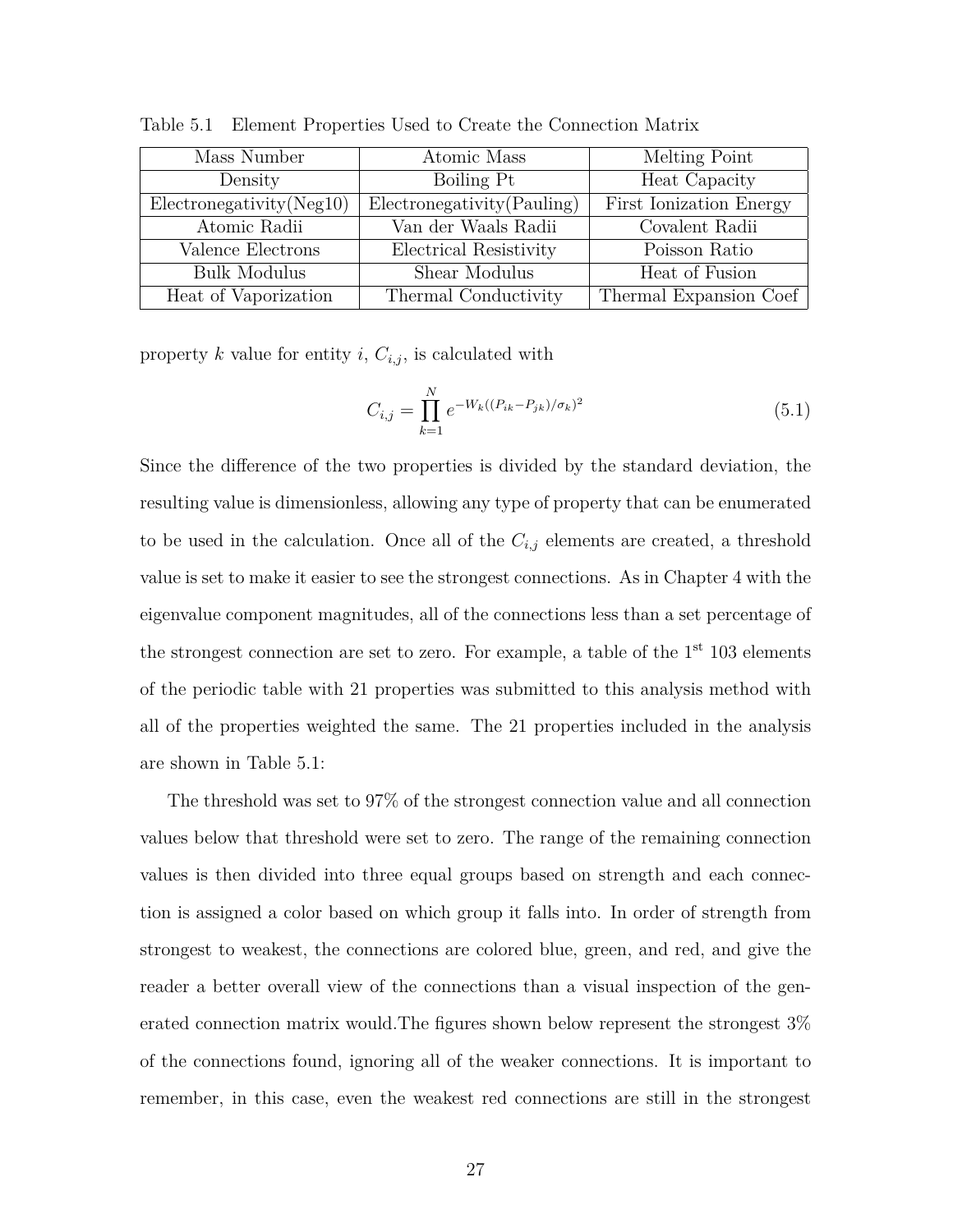3% of all connections. For example, one cluster shows nickel, iron and cobalt all connected. Since these connections appear above the threshold, they are in the strongest 3% of all of the connections found in the analysis. The range of connection values in that top 3% was evenly divided into 3 parts and the connection between nickel and cobalt falls into that top group, and thus is colored blue. The other two connections fall into the second strongest group of the top 3% and are thus colored green.

The clusters picked out by this analysis are closely associated with each other on the periodic table. In this case, only physical properties of the elements were used. Tables of chemical properties would certainly result in different clusters.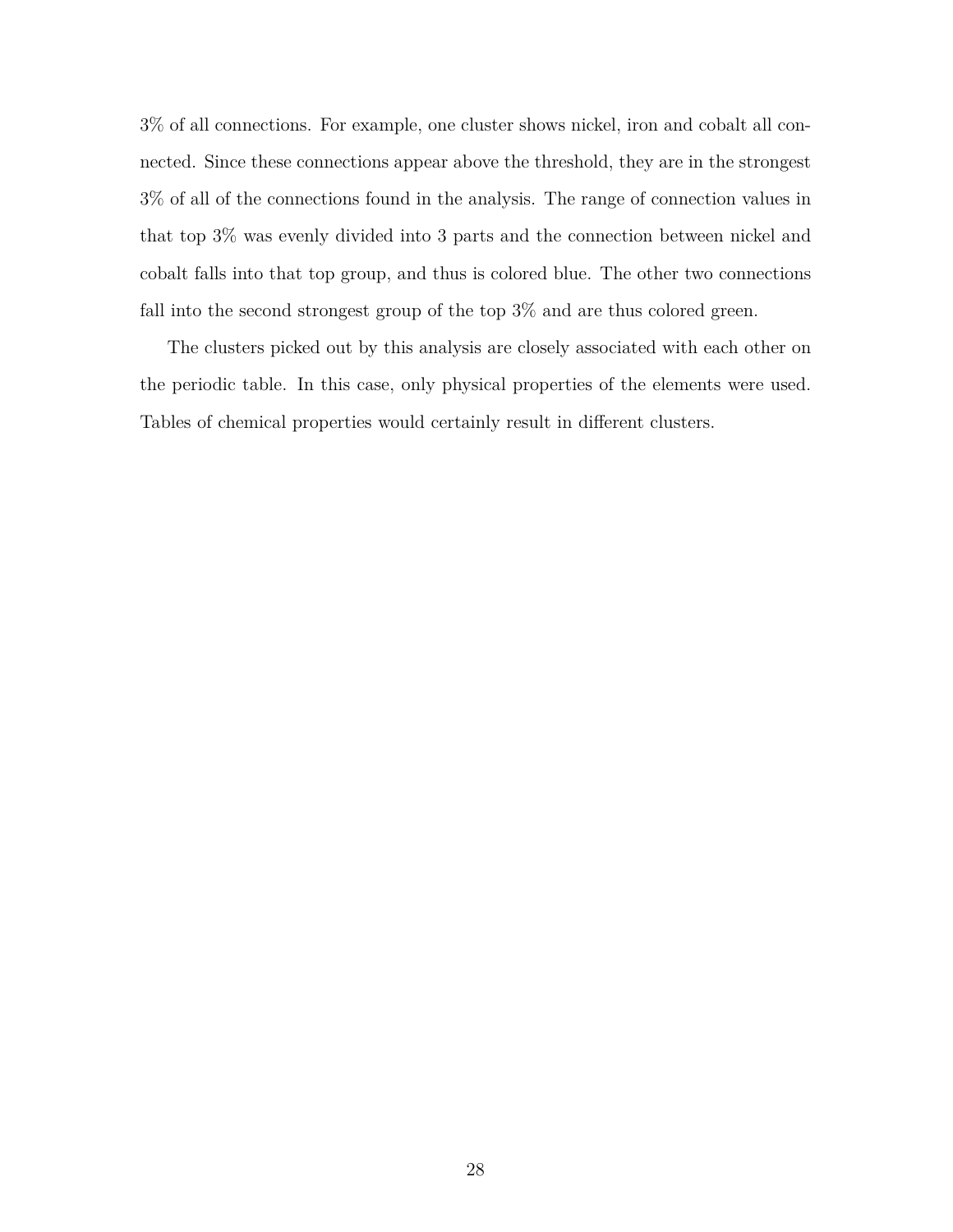

Figure 5.1 Discovered Elements Cluster 1



Figure 5.2 Discovered Elements Cluster 2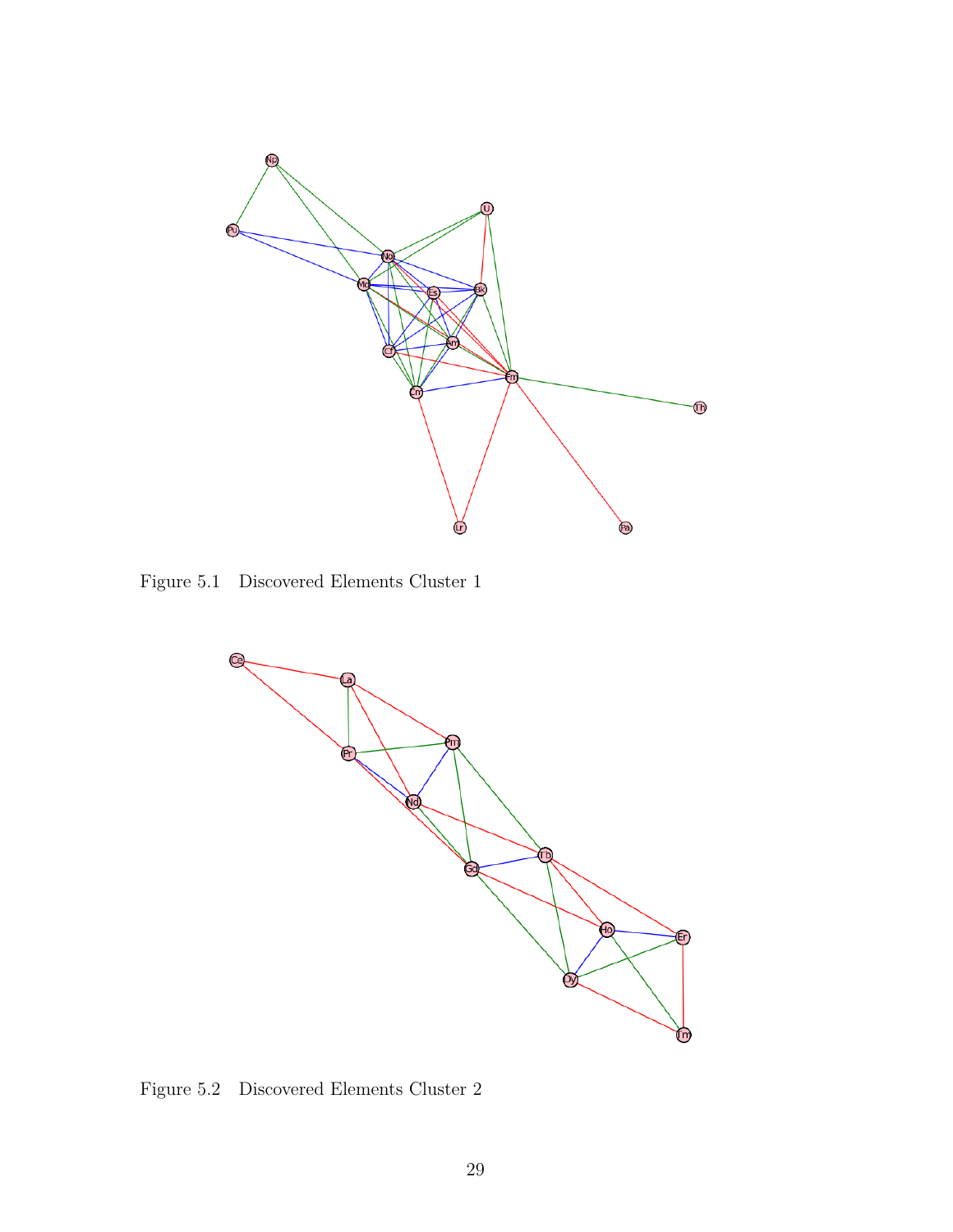

Figure 5.3 Discovered Elements Cluster 3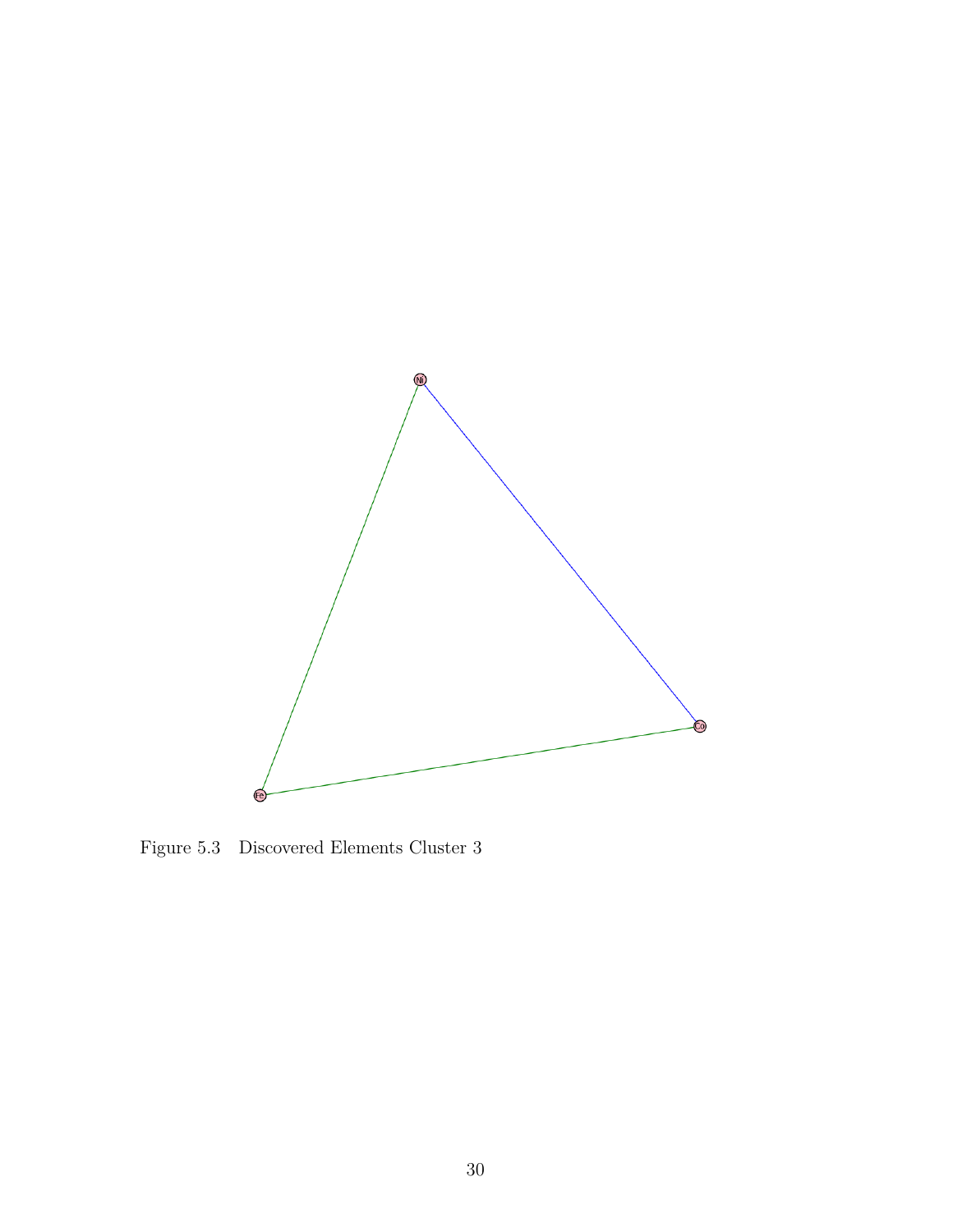#### CHAPTER 6

#### **CONCLUSION**

The three methods of analysis described here offer three new ways of looking at networks and how those networks can be classified and better understood. By modeling networks as imaginary flows and using the connection matrix to generate a Markov monoid, several analysis problems were overcome. From expanding unknown networks in terms of known network types to finding clusters using eigenvalues / eigenvectors and node properties, the tools developed for this study can be used to study any type of network.

In this work, three hypotheses of Johnson's were tested by writing the software and performing the analysis on sample networks. First, the comparison of networks using multi-order Renyi entropy curves was implemented. This allowed for the "distance" from unknown networks to known networks to be calculated regardless of the relative sizes of the networks. An expansion of any network in terms of known standard network types is possible. This same software allows for the comparison of one network at different points in time to see how the network evolves. Second, the idea that clusters could be detected by studying the eigenvalues and eigenvectors of the resulting M matrix was tested and shown to be valid. The result was that the eigenvalues showed the relative strengths of the clusters, and the elements of the eigenvectors pointed out the nodes that were included in the clusters. Finally, the idea that a table of properties and entities could be used to generate a connection matrix was tested. In the table of elements, for example, the algorithm revealed meaningful connections based on physical properties. This three-fold approach to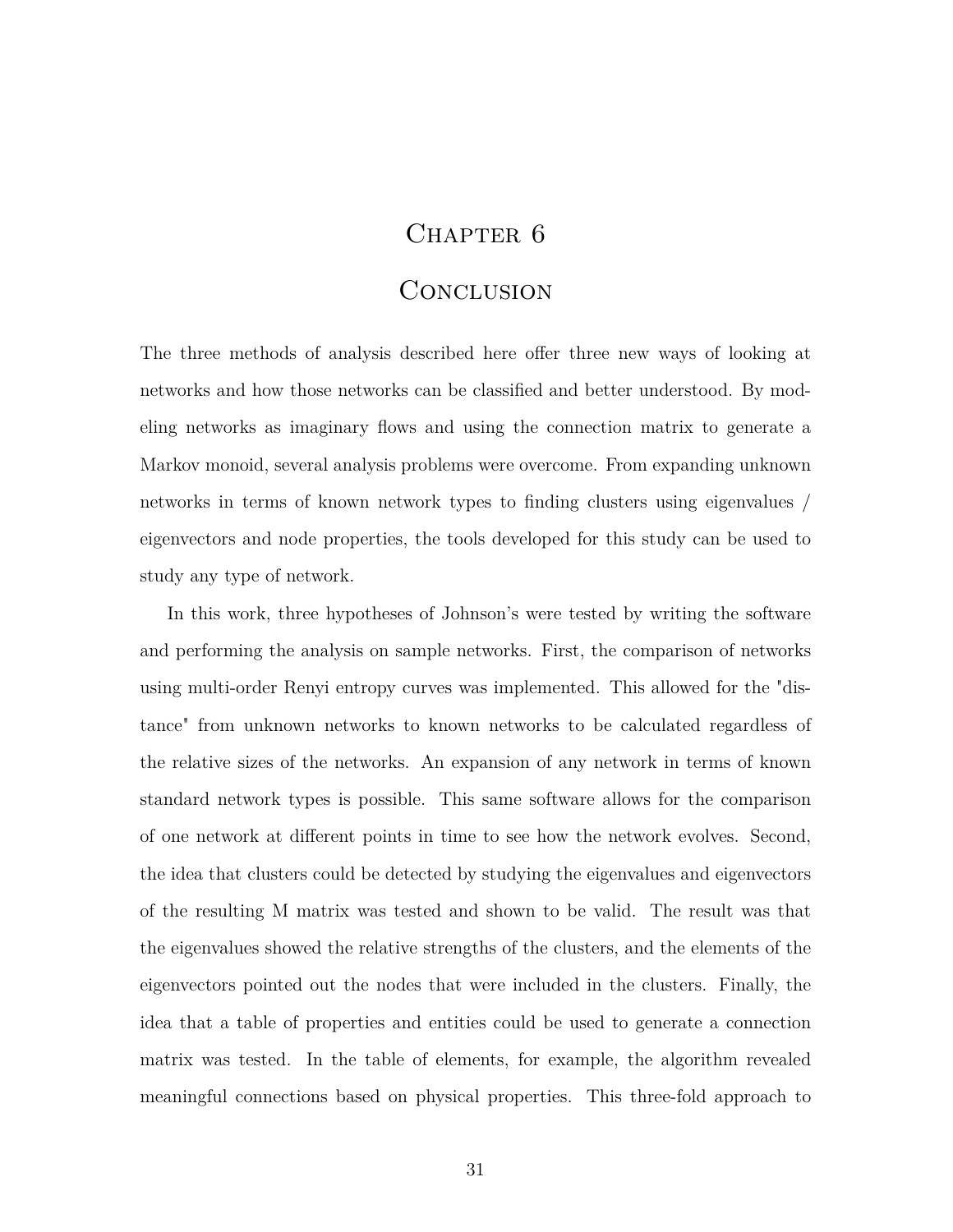network analysis was possible only after linking the network to the Markov monoid so that traditional matrix operations could be used.

The programs built for this project and used to analyze the data described here were written in Sage and were written to analyze networks represented by text files in a very general format. The goal is to allow any network to be easily converted into a form which can be analyzed using these three tools. Work on new applications based on this research is already underway with the goal to detect network anomalies that could indicate network intrusion. The software can be easily modified to analyze any type of data, however, by simply writing pre-processing routines for any dataset that puts the data in the format required by the main software routines. The analysis can then proceed completely independent of the type of network being analyzed. The analysis engines are general purpose, and the future uses offer many areas for other research.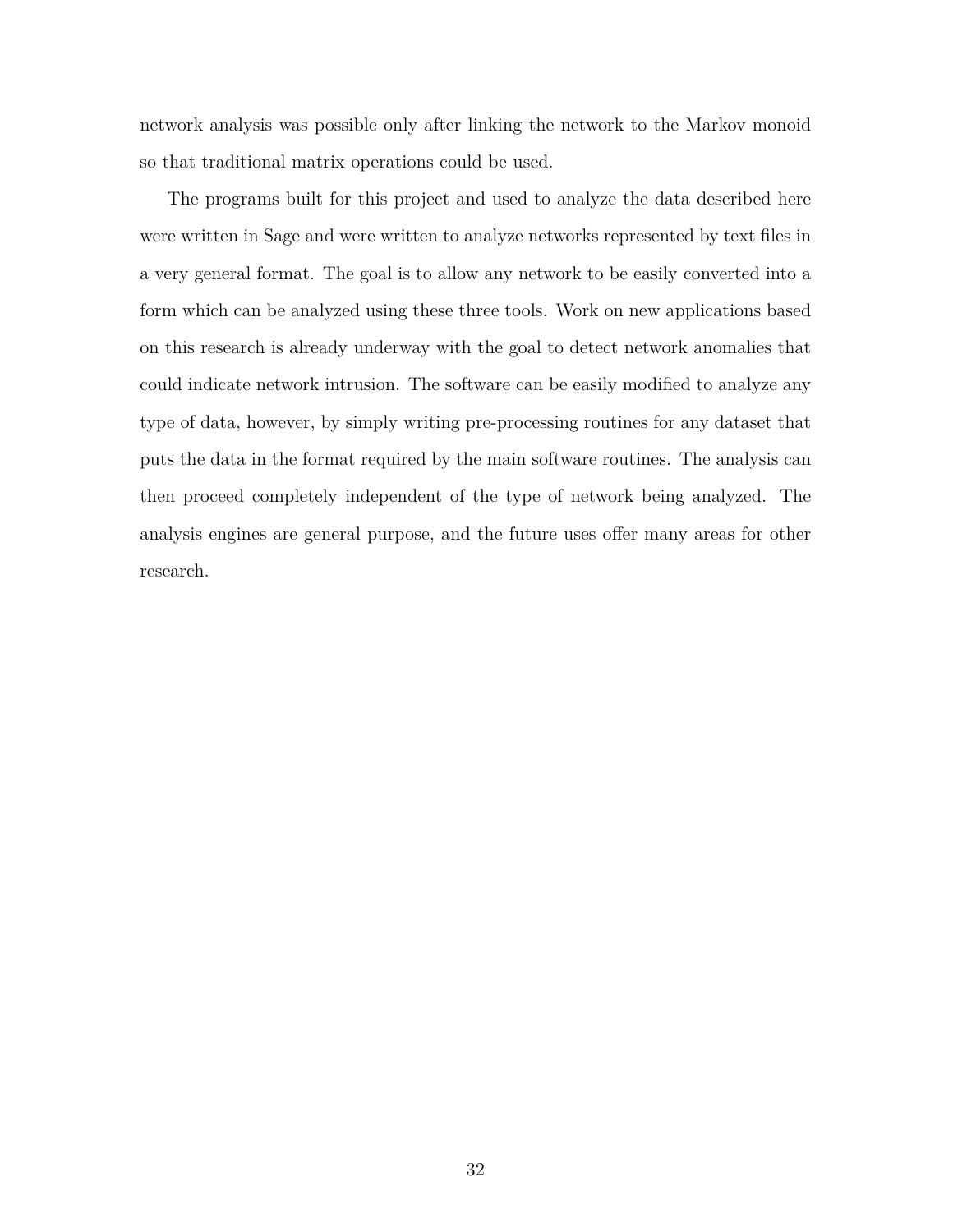#### **BIBLIOGRAPHY**

- [1] Joseph E. Johnson *Markov-type Lie Groups in GL(n,R)* Journal of Mathematical Physics Volume 26, No. 2, February 1985, pp. 252-257.
- [2] Joseph E. Johnson *New Advances for the Analysis and Tracking of Networks* 2006.
- [3] Joseph E. Johnson *Networks, Markov Lie Monoids, And Generalization Entropy*, St. Petersburg Russia Complexity Conference, March 2005
- [4] Joseph E. Johnson *Markov Lie Monoid Entropies as Network Metrics* May 2006
- [5] Joseph E. Johnson, personal communication
- [6] Vladimir Estivill-Castro *Why So Many Clustering Algorithms A Position Paper* ACM SIGKDD Explorations Newsletter 4, June 2002, pp.65-75
- [7] Ines Färber, Stephan Günnemann, Hans-Peter Kriegel, Peer Kröger, Emmanuel Müller, Erich Schubert, Thomas Seidl, Arthur Zimek *On Using Class-Labels in Evaluation of Clusterings*, 2010
- [8] Emily Singer *In Natural Networks, Strength in Loops* Quanta Magazine, August 2013
- [9] Brona McVittie *Networks in Nature* ApoNET, 2010
- [10] Amir Bashan, Yehiel Berezin, Sergey V. Buldyrev, Shlomo Havlin *The Extreme Vulnerability of Interdependent Spatially Embedded Networks* Nature Physics 9, August 25, 2013, pp 667-672
- [11] Sitabhra Sinha *Physics of Complex Networks* Proceedings of the DAE Solid State Physics Symposium (2007)
- [12] Brett Meador *A Survey of Computer Network Topology and Analysis Examples* November 2008